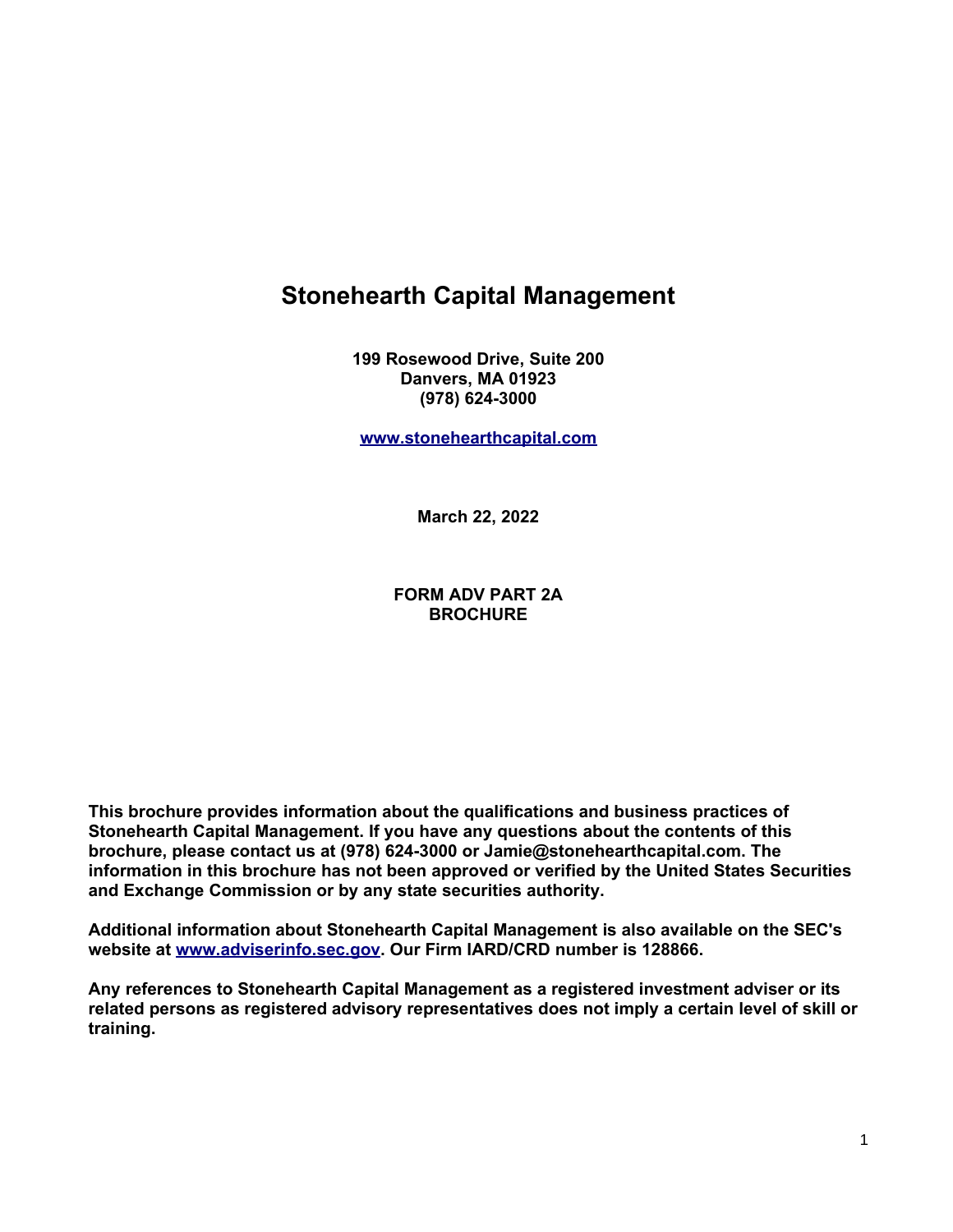## **Item 2 Material Changes**

Form ADV Part 2 requires registered investment advisers to amend their brochure when information becomes materially inaccurate. If there are any material changes to an adviser's disclosure brochure, the adviser is required to notify you and provide you with a description of the material changes.

The Advisor has made the following material changes to our Brochure since our last annual updating amendment dated February 25, 2021:

- The Advisor has added medicare planning and equity compensation planning (stock options plans) to its Financial Planning Services. Please see the *Advisory Business* section for additional information on these services.
- The Advisor no longer participates in TD Ameritrade AdvisorDirect to receive client referrals from TD Ameritrade.
- The Advisor has entered into agreements with certain referral networks to receive client referrals. The referral networks provide a means for referring individuals and other investors seeking fiduciary personal investment management services or financial planning service to independent investment advisors. Please see the *Client Referrals and Other Compensation* section for additional information on the referrals networks.
- Under the *Advisory Business* section, the Advisor included the below disclosure related to the DOL's fiduciary rule PTE 2020-02:

### **IRA Rollover Recommendations**

Effective December 20, 2021 (or such later date as the US Department of Labor ("DOL") Field Assistance Bulletin 2018-02 ceases to be in effect), for purposes of complying with the DOL's Prohibited Transaction Exemption 2020-02 ("PTE 2020-02") where applicable, Stonehearth is providing the following acknowledgment to you. When Stonehearth provides investment advice to you regarding your retirement plan account or individual retirement account, Stonehearth is a fiduciary within the meaning of Title I of the Employee Retirement Income Security Act and/or the Internal Revenue Code, as applicable, which are laws governing retirement accounts. The way Stonehearth makes money creates some conflicts with your interests, so Stonehearth operates under a special rule that requires us to act in your best interest and not put our interest ahead of yours. Under this special rule's provisions, Stonehearth must:

- Meet a professional standard of care when making investment recommendations (give prudent advice);
- Never put our financial interests ahead of yours when making recommendations (give loyal advice);
- Avoid misleading statements about conflicts of interest, fees and investments;
- Follow policies and procedures designed to ensure that we give advice that is in your best interest;
- Charge no more than is reasonable for our services; and
- Give you basic information about conflicts of interest.

Stonehearth benefits financially from the rollover of your assets from a retirement account to an account that Stonehearth manages or provides investment advice, because the assets increase Stonehearth's assets under management and, in turn, Stonehearth's advisory fees. As a fiduciary, Stonehearth only recommends a rollover when we believe it is in your best interest.

Questions regarding the brochure and/or the information contained herein may be directed to the firm and its representatives.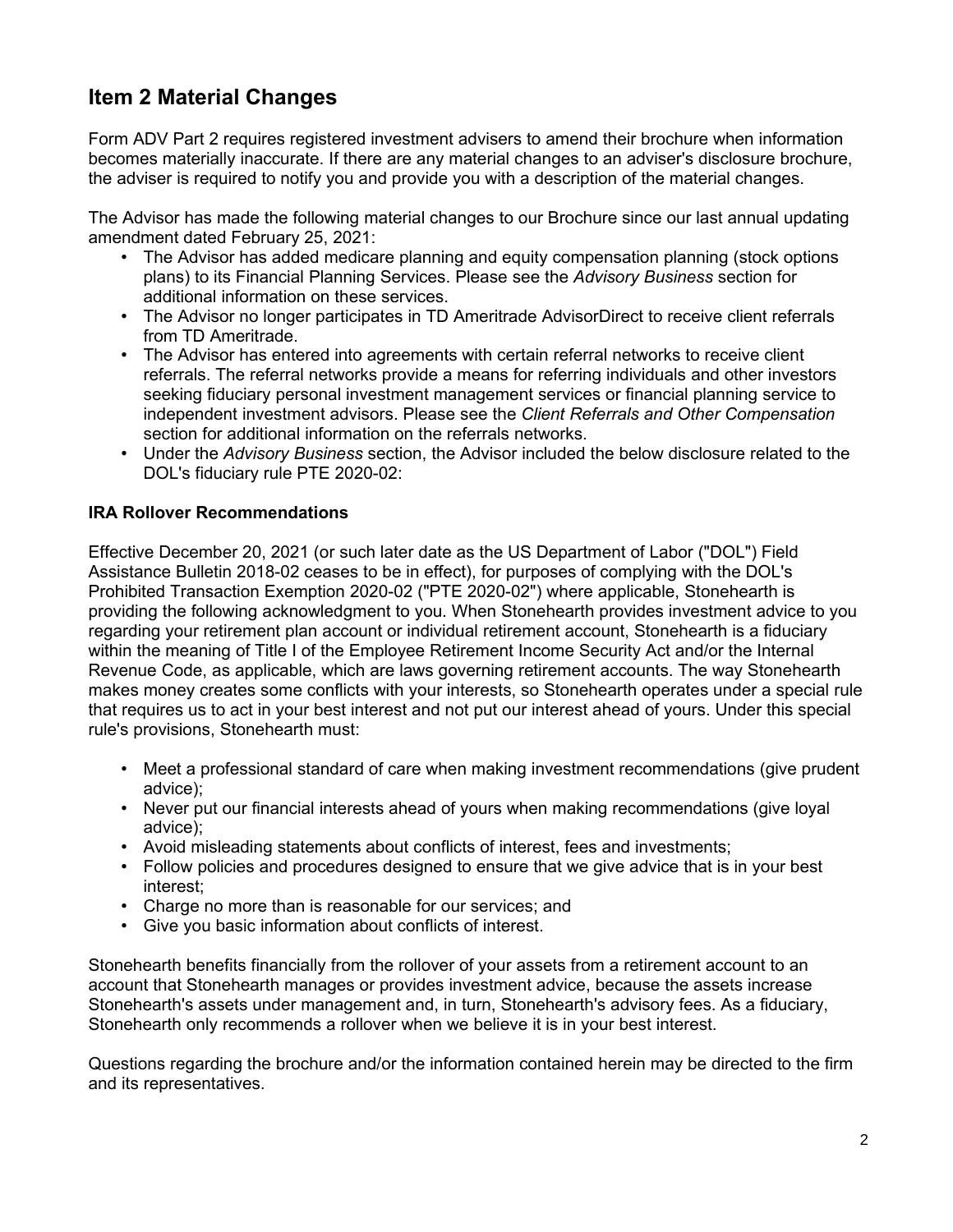Additional information about Stonehearth Capital Management ("SCM"/"Advisor") is also available via the SEC's web site [www.adviserinfo.sec.gov.](http://www.adviserinfo.sec.gov/) The IARD number for SCM is 128866. The SEC's web site also provides information about any persons affiliated with SCM who are registered, or are required to be registered, as Advisory Representatives of SCM.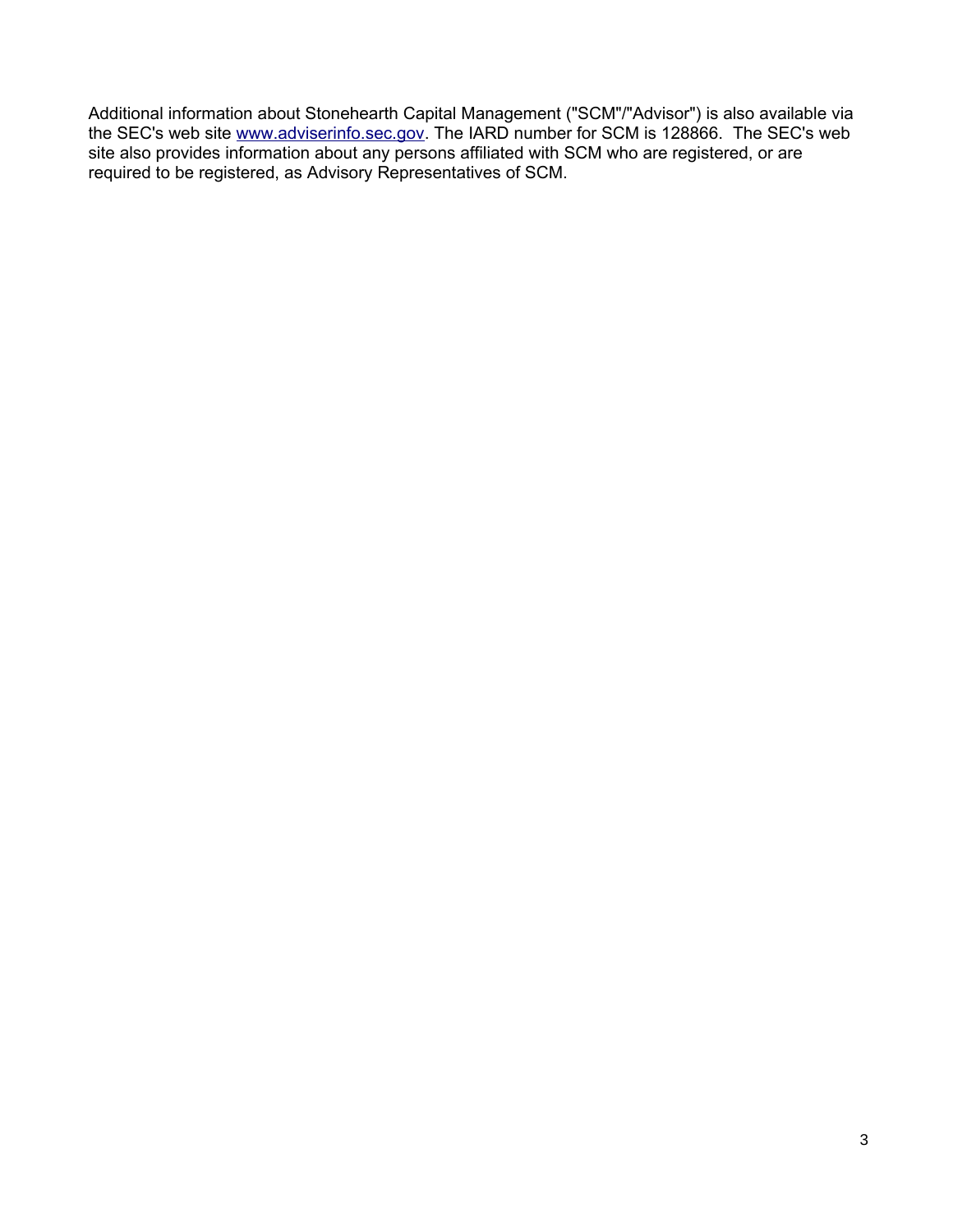# **Item 3 Table Of Contents**

| Item 1 Cover Page                                                                             | Page 1  |
|-----------------------------------------------------------------------------------------------|---------|
| Item 2 Material Changes                                                                       | Page 2  |
| Item 3 Table Of Contents                                                                      | Page 4  |
| Item 4 Advisory Business                                                                      | Page 5  |
| Item 5 Fees and Compensation                                                                  | Page 10 |
| Item 6 Performance-Based Fees and Side-By-Side Management                                     | Page 13 |
| Item 7 Types of Clients                                                                       | Page 13 |
| Item 8 Methods of Analysis, Investment Strategies and Risk of Loss                            | Page 13 |
| Item 9 Disciplinary Information                                                               | Page 16 |
| Item 10 Other Financial Industry Activities and Affiliations                                  | Page 16 |
| Item 11 Code of Ethics, Participation or Interest in Client Transactions and Personal Trading | Page 16 |
| Item 12 Brokerage Practices                                                                   | Page 17 |
| Item 13 Review of Accounts                                                                    | Page 20 |
| Item 14 Client Referrals and Other Compensation                                               | Page 20 |
| Item 15 Custody                                                                               | Page 21 |
| Item 16 Investment Discretion                                                                 | Page 21 |
| Item 17 Voting Client Securities                                                              | Page 21 |
| Item 18 Financial Information                                                                 | Page 22 |
| Item 19 Requirements for State Registered Advisers                                            | Page 22 |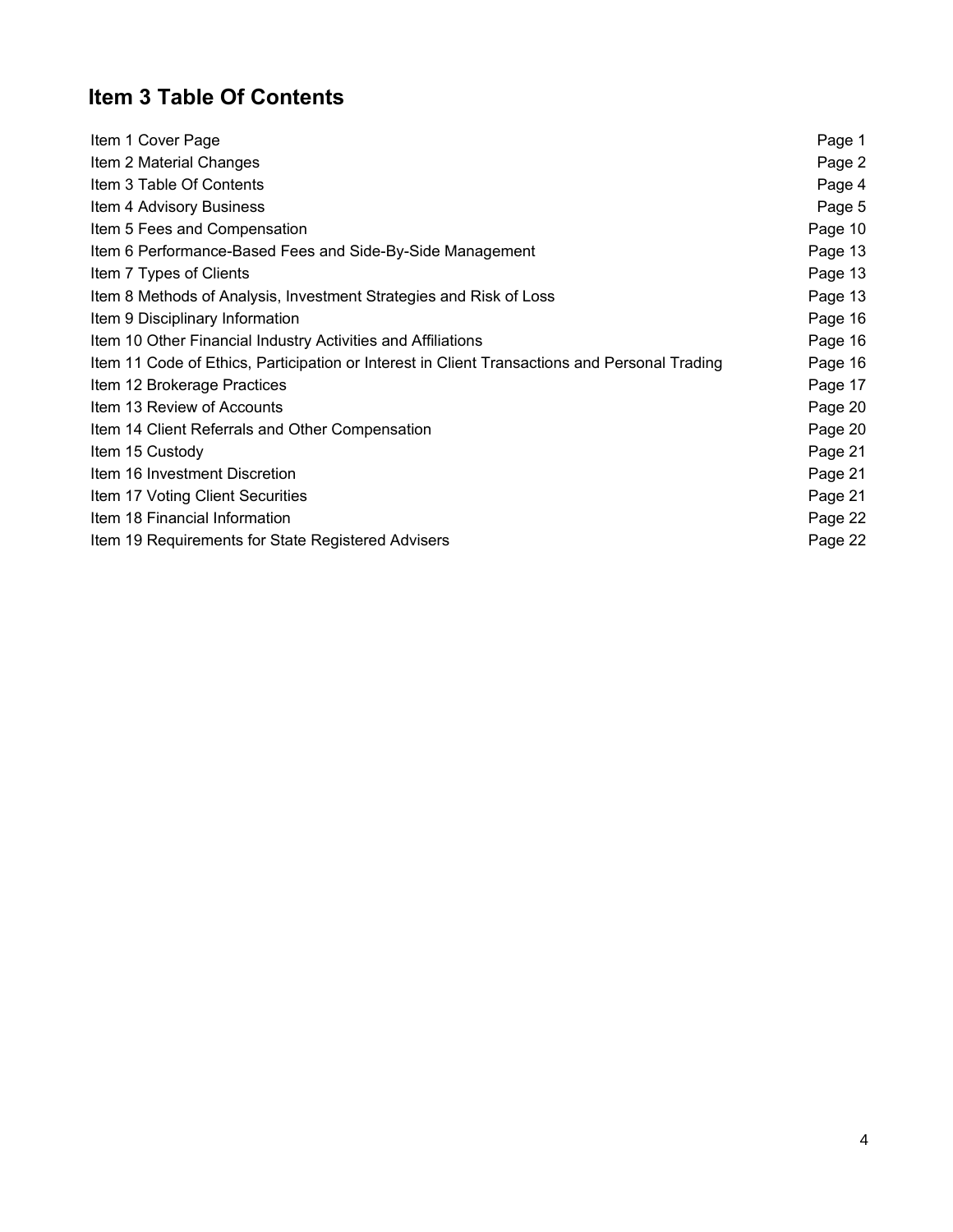## **Item 4 Advisory Business**

Stonehearth Capital Management ("SCM" / "Advisor") is an investment advisory firm offering financial planning, retirement planning, and investment management services customized to the needs of individuals, businesses, and organizations.

In 1995 Prout Financial Services, a Massachusetts-registered investment advisory firm was established. This firm evolved into Wealth Management Group, LLC in 2004 and in 2014, became Stonehearth Capital Management. Due to its growth, the Advisor registered as an Investment Adviser with the Securities and Exchange Commission in May 2007. Jamie A. Upson is the Managing Member and sole owner of the Advisor. Mr. Upson has been in the financial services industry since 1999.

The Advisor tailors its advisory services to the Client's individual needs. The Client may ask the Advisor to restrict and/or limit certain securities or types of securities when the Advisor invests for the Client. To begin the process, the Advisor will ask the Client to complete the Advisor's data-gathering form to assist the Advisor with obtaining information about the Client's financial situation and history. Additionally, the Advisor will meet with the Client and conduct an interview and data gathering session to continue the due diligence process. The Advisor will discuss the Client's desired level of risk, the Client's knowledge of investing, and how the Advisor can best meet the Client's needs. The information the Advisor collects will help the Advisor to provide a program customized to the Client's financial situation.

Depending on the services the Client has requested, the Advisor will gather various financial information and history from the Client such as:

- Retirement and financial goals
- Investment objectives
- Investment horizon
- Financial needs
- Cash flow analysis
- Cost of living needs
- Education needs
- Savings tendencies
- Other applicable financial information required by the Advisor in order to provide the investment advisory services requested.

The Advisor may use the financial planning software, eMoney, to analyze the Client's financial strength.

### **Investment Management Services**

The Advisor offers investment management services under the following programs:

- Wrap Fee Program
- Non-Wrap Fee Program

Clients participating in a wrap fee program pay an all-inclusive fee which encompasses trade execution and portfolio management. In the non-wrap fee program, trade execution costs are in addition to the advisory fee. The amount of assets under management by the Advisor determines the Client's program eligibility (refer to Item 5 for further details).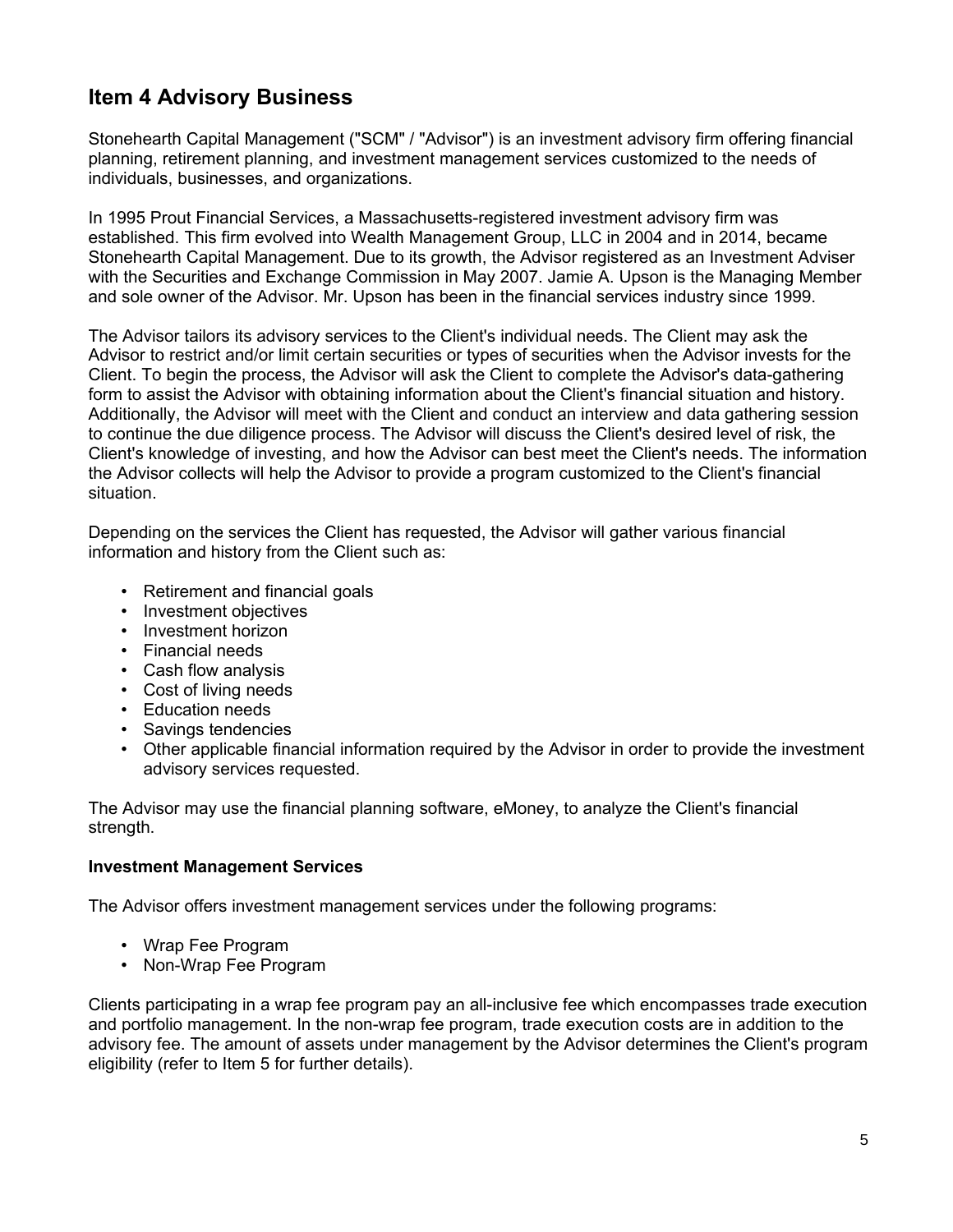The Advisor will gather financial information from the Client. Once the Advisor completes their analysis of an Client's situation, the Advisor will work with the Client to determine which strategy would be most suitable for the Client and what level of risk is most comfortable for the Client.

The Advisor offers four different portfolio strategies:

- Diversified Portfolio
- Diversified CarbonLITE Portfolio
- Diversified NTF ETF-Only Portfolio
- U.S. Stock Portfolio

The Advisor will customize the Client's portfolio allocation for each strategy taking into consideration the Client's limitations or restrictions, the market and economy at the time, and the Client's financial situation, goals and objectives.

The Advisor will present the Investment Policy Statement to outline how the Client's account will be managed. It will include the recommended portfolio allocation. Upon the Client's approval, the Advisor will implement the portfolio allocation.

The Advisor will provide continuous and ongoing management of the Client's account on a discretionary basis. The Advisor will manage the Client's account and make changes to the allocation as deemed appropriate by the Advisor. The Advisor will determine the securities to be purchased and sold in the account and will alter the securities holdings from time to time, without prior consultation with the Client. The Advisor may actively trade securities and hold such holdings for periods of 30 days or less or maintain positions for longer or shorter term periods.

Within the Advisor's Diversified Portfolios, the Advisor will primarily use exchange traded funds (ETFs) and open-ended mutual funds (including no-load and load waived). Less frequently, the Advisor may recommend closed-end funds, stocks, limited partnerships, non-publicly traded real estate investment trusts (REITs), and variable annuities. Within the Advisor's U.S. Stock Portfolio, the Advisor will use primarily stocks, however, the Advisor may include ETFs at times.

Transactions in the Client's account, account reallocations and rebalancing may trigger a taxable event, with the exception of retirement accounts (e.g., IRA or Roth).

As previously stated, the Advisor will start the portfolio construction process by determining the strategy and risk profile that best meets the Client's suitability parameters. The Client's managed account may be similarly managed and contain similar holdings as compared to other Clients' managed accounts.

As further described below, the Advisor has entered into a relationship to offer the Client brokerage and custodial services through TD Ameritrade Institutional. TD Ameritrade Institutional is a division of TD Ameritrade, Inc., member FINRA/SIPC ("TD Ameritrade"), an unaffiliated SEC-registered brokerdealer and FINRA member. There is no affiliation between the Advisor and TD Ameritrade.

Additionally, the Client may establish an account with other financial institutions (referred to as "outside accounts") such as mutual fund companies, 529 college savings plan providers, variable annuity companies, retirement plan providers and private and public partnerships. The Advisor will provide investment management services on the Client's assets held at other financial institutions provided the Advisor is listed on the account with limited trading authorization to allow the Advisor to place trades on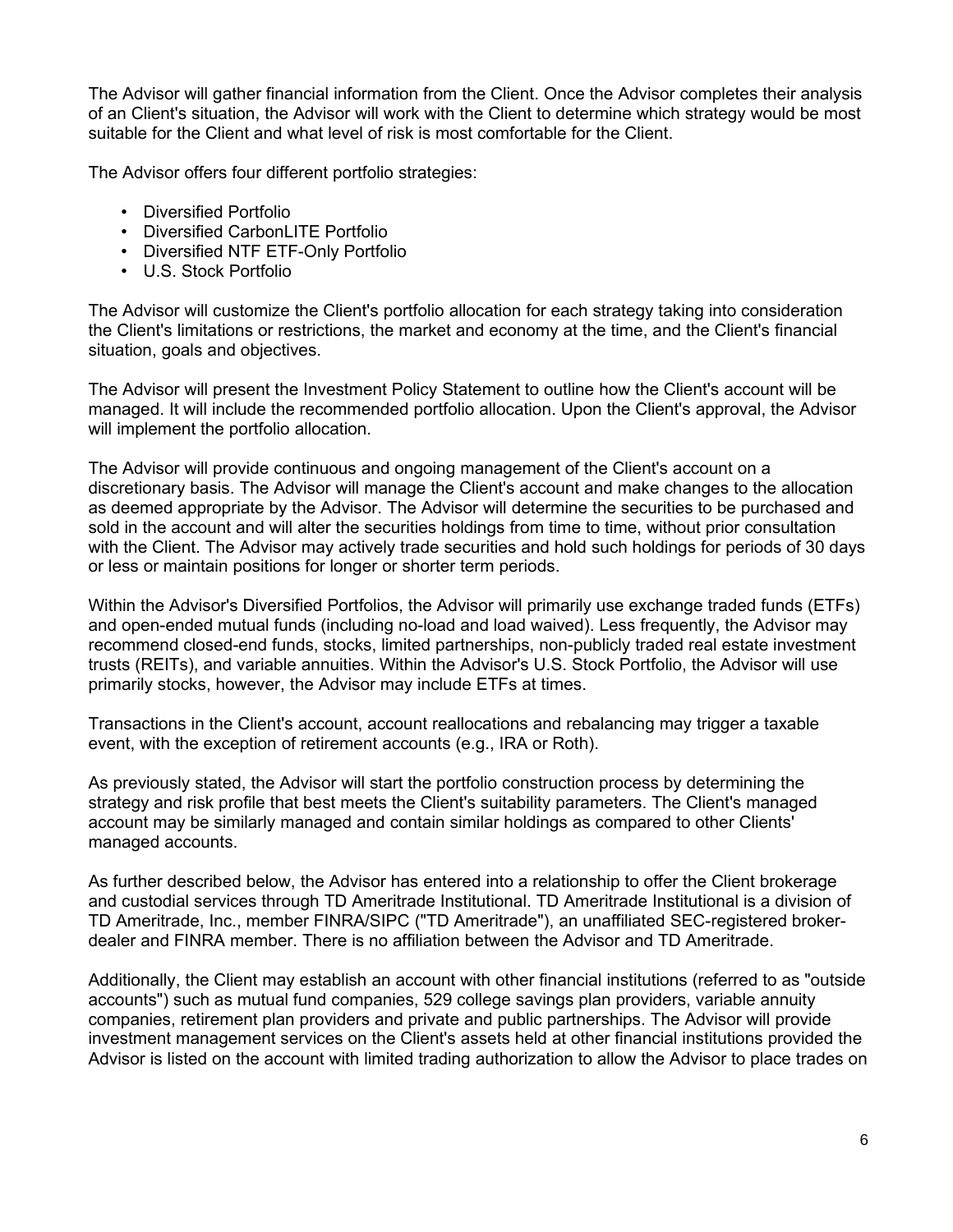the Client's behalf. These accounts held at other financial institutions do not qualify for the Advisor's wrap fee program as described below. Any fees charged at these other financial institutions will be the Client's responsibility.

Accounts held outside of TD Ameritrade (i.e., outside accounts) may not lend themselves to continuous and ongoing management of the assets within the account due to trading restrictions and limitations. In these instances, the Advisor will provide asset allocation and periodic monitoring services. Because of these restrictions, the Advisor tries to utilize products/procedures that do not require rebalancing trades such as: age-based funds, target date funds, asset allocation funds or automatic rebalancing options offered by the outside account custodian.

For those Clients with less than \$100,000 in investable assets, the Advisor typically invests these funds differently. In these situations, the Advisor will invest the Client in an asset allocation fund or in the Diversified NTF ETF-Only Portfolio to keep trading fees low. When the Client's investable assets exceed \$100,000, the Advisor will determine whether or not it makes sense to suggest that the Client switch to one of the other Diversified Portfolios. If/when the Client's investable assets fall below \$80,000 the Advisor may recommend going back to the asset allocation product or the Diversified NTF ETF-Only Portfolio offering. This distinction is in the spirit of reducing trading fees for smaller accounts.

### **Wrap Fee Program**

As mentioned previously, the Advisor offers a wrap fee program. A wrap fee program is a fee-based account for which the Client will pay a single fee for portfolio review, investment management services, and brokerage services.

Wrap Fee Program Qualifications:

- Have \$1,000,000 (cash or securities) or more of assets on which the Advisor or its Advisory Representatives receive any form of compensation, AND
- Maintain an account at TD Ameritrade.

The \$1,000,000 of assets can be comprised of accounts held at TD Ameritrade along with other financial institutions ("outside accounts") such as mutual fund companies, 529 college savings plan providers, variable annuity companies, retirement plans providers and private and public partnerships. These assets must be managed by the Advisor and the Advisor must receive (or have received) some form of compensation to qualify towards the minimum threshold.

Under the wrap fee program, the Client will not pay any ticket charges or account maintenance fees on accounts held in custody with TD Ameritrade. All such fees and expenses will be borne by the Advisor. The Advisor and Advisory Representatives of the Advisor will receive a portion of the wrap fee for providing advisory services.

At the discretion of the Advisor, ticket charges and account maintenance fees on accounts held with TD Ameritrade may be paid for by the Advisor for certain Clients participating in the non-wrap fee program. Further details of the Advisor's wrap fee program can be found in Item 5 - Fees & Compensation.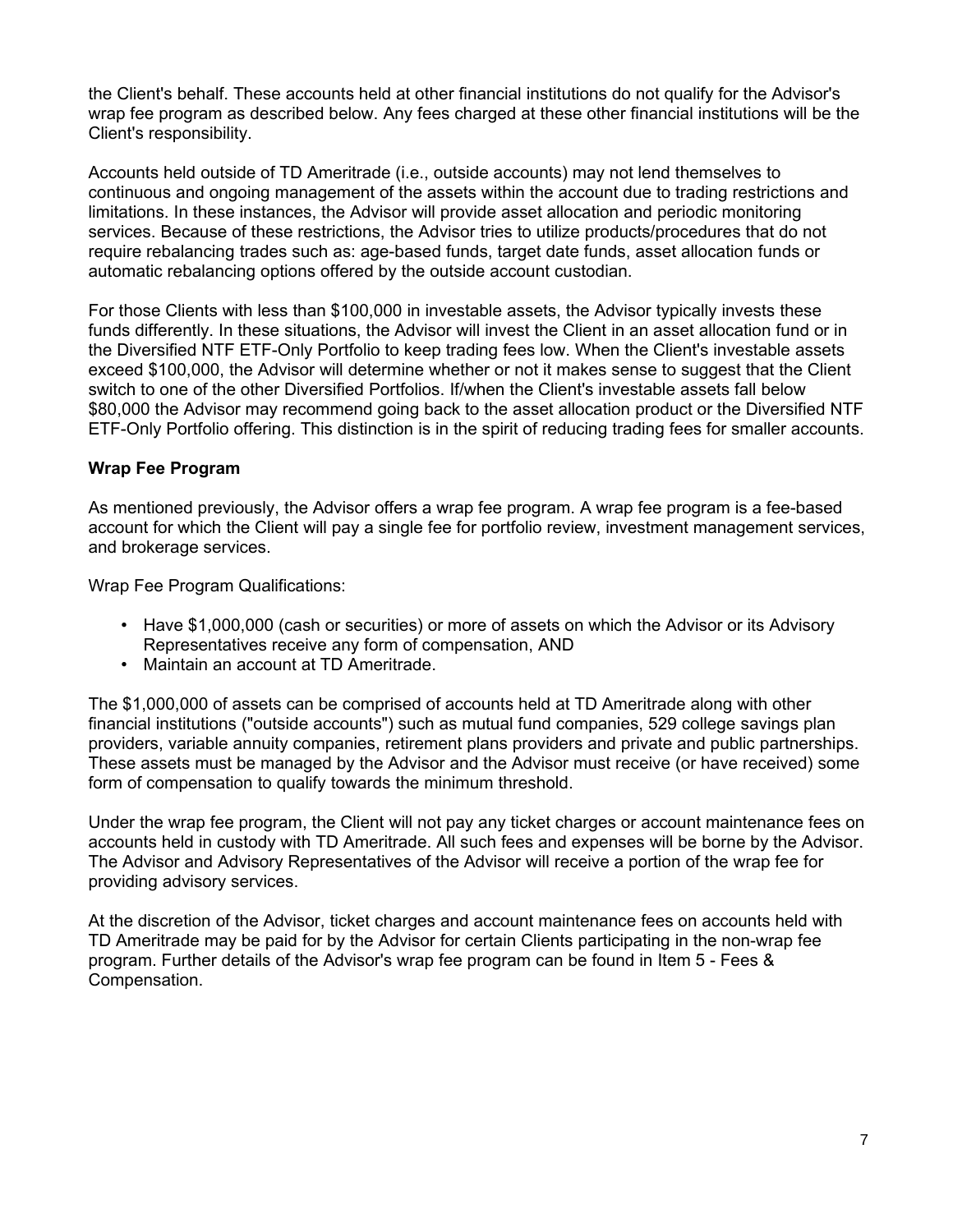### **Financial Planning Services**

Planning services may include advice on tax planning, estate planning, business planning, retirement planning, education planning, medicare planning, equity compensation (stock option plans), budgeting and cash flow, and/or fringe benefit analysis. The Advisor will schedule a meeting with the Client and present the analysis of the Client's situation and provide recommendations to assist the Client towards the Client's financial goals. The Client is not obligated to implement advice through the Advisor or its Advisory Representatives.

Plans are based on the Client's financial situation at that time and are based on the financial information provided by the Client to the Advisor. Certain assumptions may be made with respect to interest and inflation rates and use of past trends and performance of the market and economy. However, past performance is in no way an indication of future performance. The Advisor cannot offer any guarantees or promises that the Client's financial goals and objectives will be met. Further, the Client must continue to review the plan and update the plan based upon changes in the Client's financial situation, goals, or objectives or changes in the economy. Should the Client's financial situation or investment goals or objectives change, the Client must notify the Advisor promptly of the changes. The advice offered by the Advisor may be limited and is not meant to be comprehensive. Therefore, the Client may need to seek the services of other professionals such as an insurance agent, attorney and/or accountant.

Stonehearth offers estate planning coordination services to clients in need of basic planning assistance. In order to provide the estate planning coordination services Stonehearth has contracted with Encorestate Plans. Encorestate Plans provides an online platform to help coordinate the creation of estate planning documents based on information provided by the client. Stonehearth will send the Encorestate Plans' Questionnaire to its client, which may be completed by the client on paper or online. Once all data is completed, the estate plan will be returned by Encorestate Plans to the Advisor for delivery to the client. As part of this service Stonehearth does not provide legal advice or legal services, but only facilitates the creation of estate planning documents based on the information provided by the client. Clients are encouraged to review the estate planning documents with their attorney, and any estate plan that is not "basic" will be flagged for deeper examination or referral to a local estate planning attorney.

For clients interested in Medicare planning, Stonehearth has engaged a software platform (i65) to help clients navigate their Medicare decisions. The software asks a series of questions, probing whether the client is still working (or not), if there's employer-based health coverage (or not), and when the client plans to begin Social Security benefits, along with asking about the clients' travel plans and health status. The client will then be provided with a recommendation about which type of Medicare to sign up for, and when, and the factors that led to the recommendation, along with detailed instructions about how to proceed for enrollment.

Stonehearth also offers a service to clients with advice related to equity compensation and stock option plans. An incentive stock option (ISO) is a type of stock option that is granted to employees as part of an equity compensation plan offered by an employer. Employee stock option plans are used by companies as a type of employee benefit to provide an opportunity for employees to own shares in the company. Incentive stock options are a specific type of employee stock option that qualify for special tax treatment when a certain set of conditions are met, as described below. Clients retaining Stonehearth for this service will receive a report generated within eMoney which tracks the client's equity compensation grants. This report includes the details of each grant, a risk score based on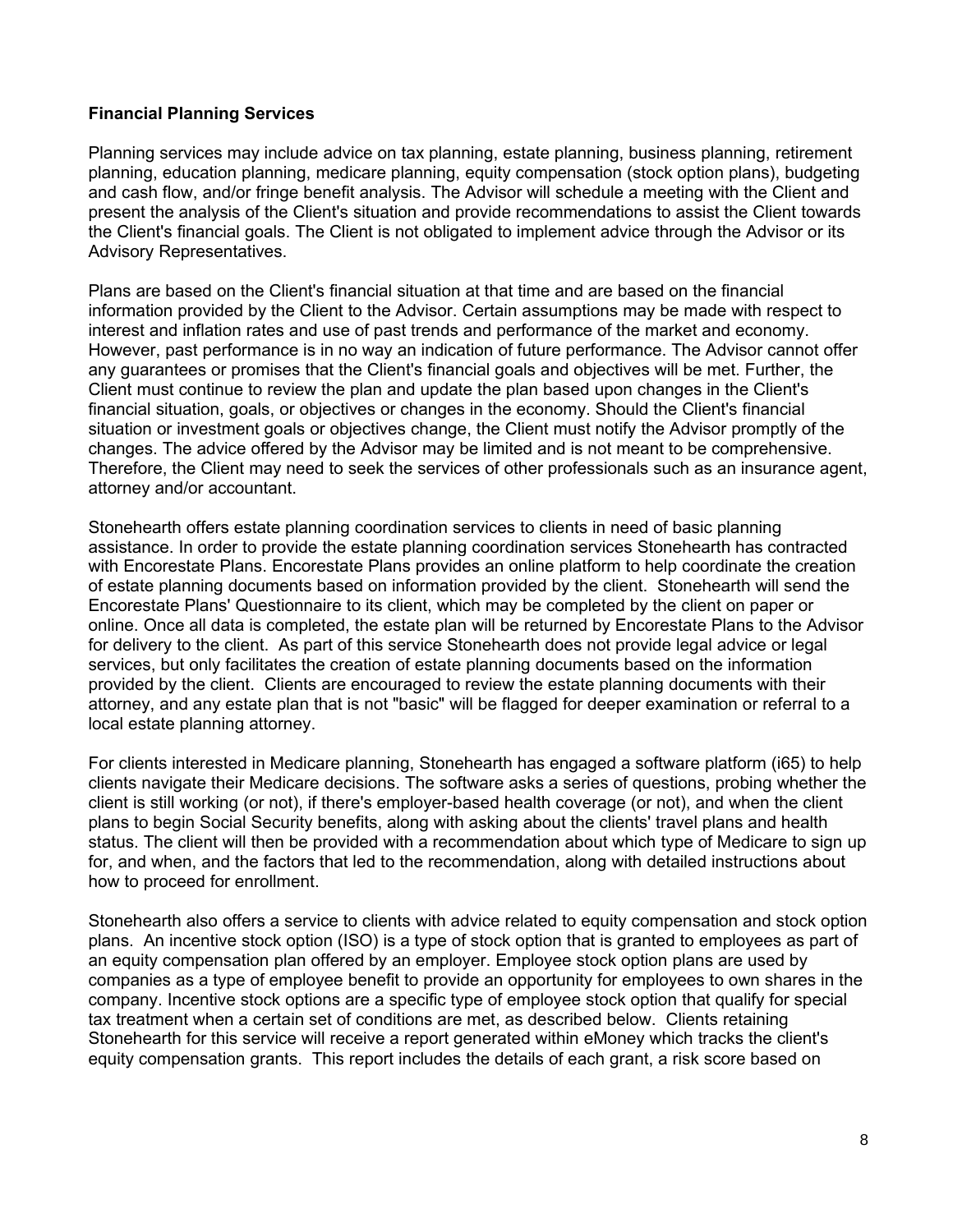various factors, an asset allocation report and tax analysis. Stonehearth charges a monthly subscription fee for this service or in its discretion may waive the fee for a client that has engaged Stonehearth for other services.

### **IRA Rollover Recommendations**

Effective December 20, 2021 (or such later date as the US Department of Labor ("DOL") Field Assistance Bulletin 2018-02 ceases to be in effect), for purposes of complying with the DOL's Prohibited Transaction Exemption 2020-02 ("PTE 2020-02") where applicable, Stonehearth is providing the following acknowledgment to you. When Stonehearth provides investment advice to you regarding your retirement plan account or individual retirement account, Stonehearth is a fiduciary within the meaning of Title I of the Employee Retirement Income Security Act and/or the Internal Revenue Code, as applicable, which are laws governing retirement accounts. The way Stonehearth makes money creates some conflicts with your interests, so Stonehearth operates under a special rule that requires us to act in your best interest and not put our interest ahead of yours. Under this special rule's provisions, Stonehearth must:

- Meet a professional standard of care when making investment recommendations (give prudent advice);
- Never put our financial interests ahead of yours when making recommendations (give loyal advice);
- Avoid misleading statements about conflicts of interest, fees and investments;
- Follow policies and procedures designed to ensure that we give advice that is in your best interest;
- Charge no more than is reasonable for our services; and
- Give you basic information about conflicts of interest.

Stonehearth benefits financially from the rollover of your assets from a retirement account to an account that Stonehearth manages or provides investment advice, because the assets increase Stonehearth's assets under management and, in turn, Stonehearth's advisory fees. As a fiduciary, Stonehearth only recommends a rollover when we believe it is in your best interest.

### **General Information**

The investment recommendations and advice offered by the Advisor are not legal advice or accounting advice. The Client should coordinate and discuss the impact of financial advice with the Client's attorney and/or accountant. If the Client's financial situation, investment goals, and/or objectives should change, please inform the Advisor promptly. The change may trigger a need for adjustments in the Client's plan or portfolio. Failure to notify the Advisor of any such changes could result in investment recommendations not meeting the Client's needs.

### **Assets Under Management**

The amount of discretionary assets under management by the Advisor totaled \$310,641,843 as of January 4, 2022. The Advisor does not manage assets on a non-discretionary basis.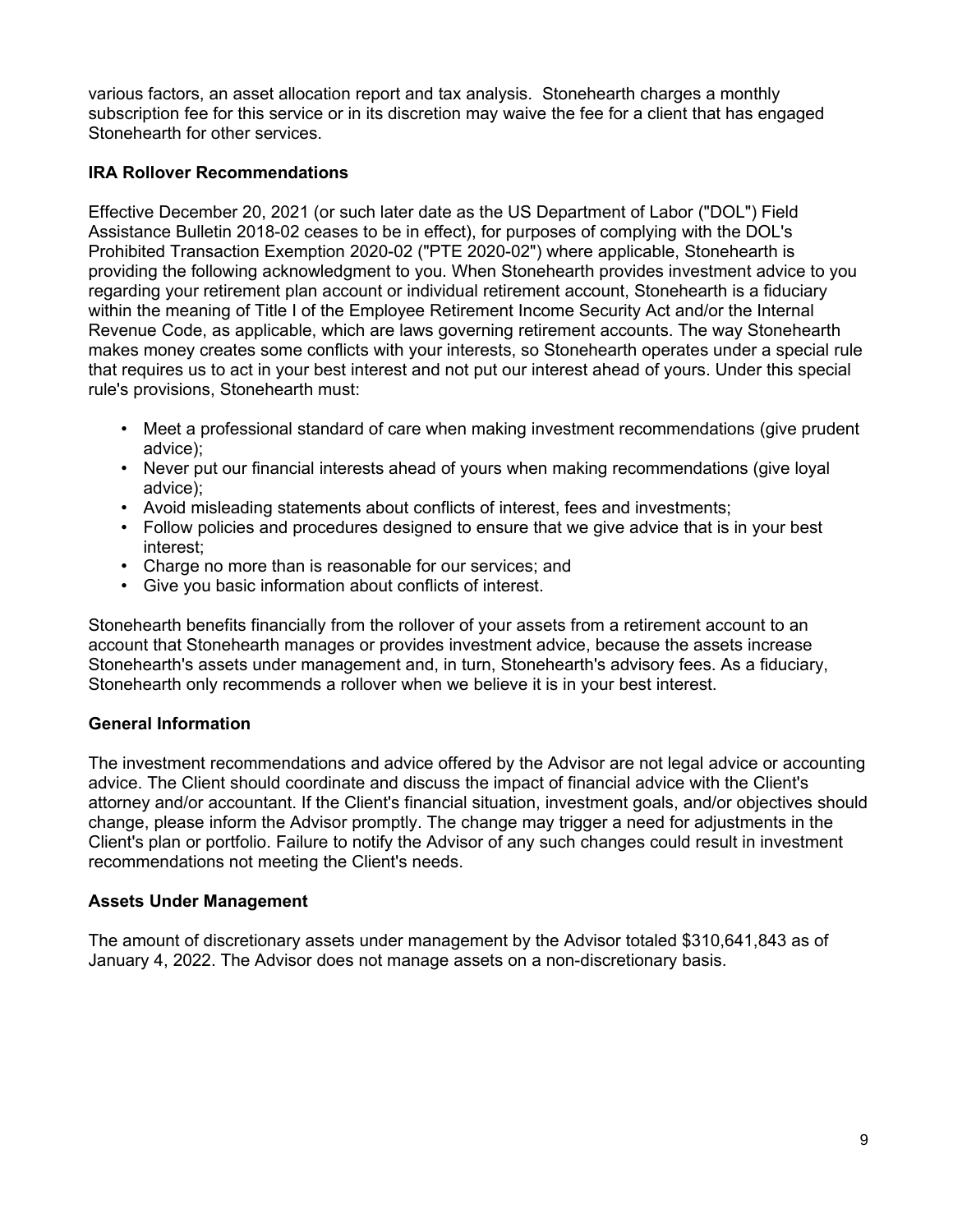## **Item 5 Fees and Compensation**

### *Investment Management Services*

Fees are negotiable under certain circumstances (e.g., friends, family members, and employees of the Advisor) and are subject to change. Fees are not based on a share of capital gains upon or capital appreciation of the funds or any portion of the funds.

Advisory fees will be charged quarterly in advance based on the market value of the account assets as of the close of business on the last day of the preceding quarter.

If the management of an account commences at any time other than the beginning of a calendar quarter, the initial quarterly fee shall be charged in arrears. The initial quarterly fee will be based on the initial account balance and will be pro-rated based on the number of days during the quarter when the agreement was in effect.

The Client may make additions to the account or withdrawals from the account, provided the account continues to meet minimum account size requirements. No fee adjustments will be made for additions or withdrawals from the account or for account appreciation or depreciation.

| <b>Account Size</b>    | <b>Annual Fee</b> |
|------------------------|-------------------|
| <b>First \$250,000</b> | 1.25%             |
| Next \$750,000         | $1.00\%$          |
| Next \$2,000,000       | 0.75%             |
| Next \$2,000,000       | 0.50%             |
| Ongoing                | 0.25%             |

Advisory fees for the wrap fee and non-wrap fee program are in accordance with the following fee schedule:

The Advisor may change the above fee schedule upon 30-days prior written notice to the Client.

Advisory fees are based on the aggregate value of all managed accounts within the established household. The value of the portfolio will include, but is not limited to, assets under the management of the Advisor held at TD Ameritrade as well as those assets under the Advisor's management held at other financial institutions (outside accounts). It is the Advisor's policy to charge half of the advisory fee on 529 plan account(s).

If the Advisor's Advisory Representative recommends the purchase of non-publicly traded REITs, Limited Partnerships or other private investment offerings, the position(s) will be included in the calculation of the advisory fee. Since these investments are managed by a non-affiliated investment manager, the Client will pay an advisory fee to the non-affiliated investment manager in addition to the advisory fee charged by the Advisor. Certain Clients may hold non-publicly traded REITs or Limited Partnerships in their portfolios, for which Advisory Representative received a commission. In these situations, the position(s) will be excluded from the advisory fee calculation until the asset either liquidates, merges or goes public. At that time, the position(s) will be included in the fee calculation. Also, some stock positions that are held at the Client's request will be excluded or discounted for fee calculation purposes unless we are offering recommendations on the stock, in which case we will include the fair market value in the calculation of our management fee.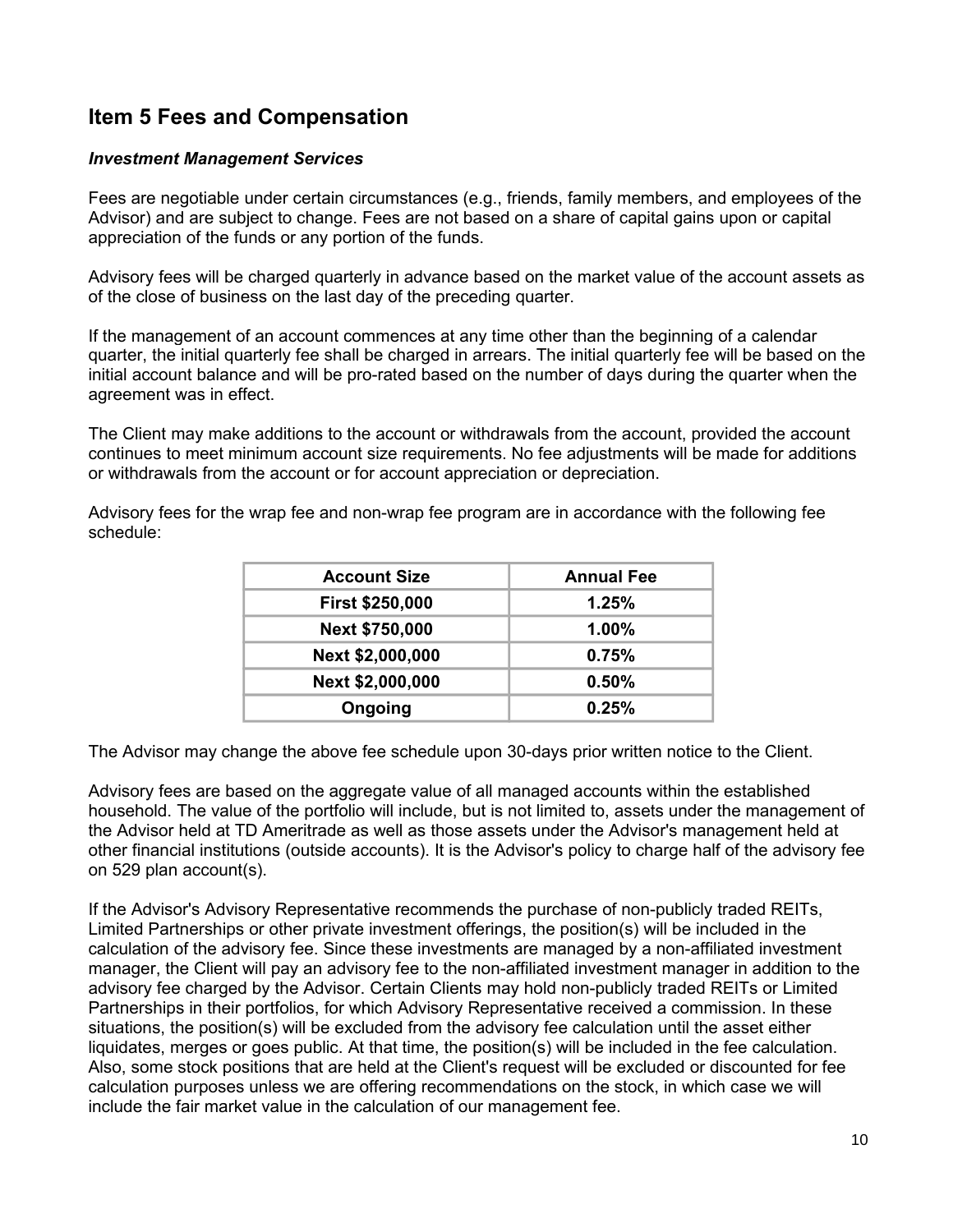Depending upon the circumstances, the Advisor may combine Client accounts from one household with Client accounts from other households to aggregate account values for fee calculations. The annual fee may then be based on an aggregate value of all accounts within the combined households.

Advisory fees will be deducted directly from the Client's account(s) with TD Ameritrade, provided the Client has given the Advisor written authorization. The Client will be provided with an account statement reflecting the deduction of the advisory fee. If the account does not contain sufficient funds to pay advisory fees, the Advisor has limited authority to sell or redeem securities in sufficient amounts to pay advisory fees. The Client may reimburse the account for advisory fees paid to the Advisor, except for ERISA and IRA accounts.

For outside accounts held at other financial institutions that are under the Advisor's management, the advisory fee will be deducted from a single designated account at TD Ameritrade chosen by the Advisor. If the Client does not have a TD Ameritrade account, the Advisor will invoice the Client quarterly in advance.

A wrap fee program offers advisory services and brokerage services for a single fee. The fee may be higher or lower if the Client was to obtain these services separately. If the Client is eligible for participation in the Advisor's wrap fee program, the Client will not pay separate ticket charges and execution fees or account maintenance fees on those assets held at TD Ameritrade. The Client should read the wrap fee program disclosure brochure (Part 2A Appendix 1) for additional disclosures.

Clients participating in the Advisor's wrap fee or non-wrap fee program with assets managed by the Advisor but not custodied at TD Ameritrade (i.e., outside accounts), will be subject to such fees if assessed.

Ticket Charges: TD Ameritrade charges ticket charges for each trade placed on their platform. These charges, which typically range from \$0.00 to \$10.00, are paid by the Client unless the Client qualifies for the Advisor's wrap fee program.

Wrap Fee Program Qualifications:

- Have \$1,000,000 (cash or securities) or more of assets on which the Advisor or its Advisory Representatives receive any form of compensation, AND
- Maintain an account at TD Ameritrade.

The \$1,000,000 of assets can be comprised of accounts held at TD Ameritrade along with other financial institutions ("outside accounts") such as mutual fund companies, 529 college savings plan providers, variable annuity companies, retirement plans providers and private and public partnerships. These assets must be managed by the Advisor and the Advisor must receive (or have received) some form of compensation to qualify towards the minimum threshold.

The Advisor will monitor the Client's account values at least quarterly, and maybe more frequently, for continued eligibility in the Advisor's wrap fee program. Should the Client's account values fall below \$800,000, the Client will no longer be eligible to participate in the wrap fee program. The Client's account will be reassigned a new account number under our non-wrap asset management program. This means that the Advisor will no longer pay for ticket charges or account maintenance fees on the Client's account(s) held in custody with TD Ameritrade. Under certain circumstances, the Advisor may permit exceptions to the qualification requirements for the wrap fee program.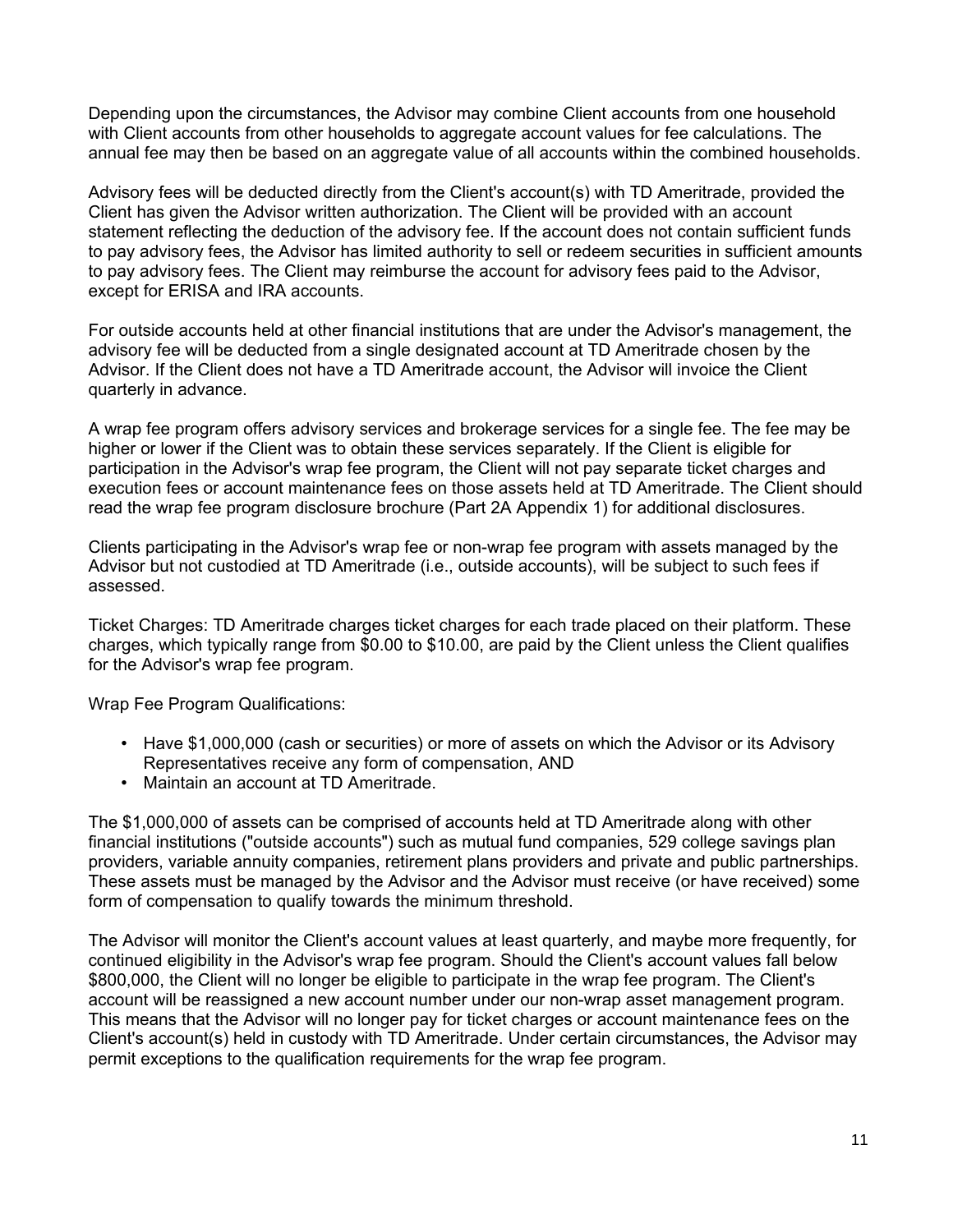In addition to the Advisor's advisory fee, the Client should also be aware that the products the Advisor utilizes within the Client's portfolio will also charge fees (i.e., mutual fund expense ratios). Such fees are not shared with the Advisor and are compensation to the fund managers.

For additional information, please refer to Item 12 that describes the factors that the Advisor considers in selecting or recommending broker-dealers for Client transactions and determining the reasonableness of their compensation.

The Client may deposit assets into the Client's fee-based account on which a commission was previously paid to an individual not associated with the Advisor. The Advisor will include such positions in the calculation of the Advisor's advisory fee.

As stated above, the Advisor utilizes exchange traded funds (ETFs) and open-ended mutual funds (including no-load and load waived). While certain products may pay 12b-1 fees, the Advisor will not receive these fees. Where applicable and for those accounts under its custody, TD Ameritrade will retain the 12b-1 fees.

The Client may purchase the securities recommended by the Advisor directly or through other brokers or agents not affiliated with the Advisor.

### Termination Provisions

The Client may terminate investment advisory services obtained from the Advisor, without penalty, upon written notice within five (5) business days after entering into the advisory agreement with the Advisor. The Client will be responsible for any fees and charges incurred from third parties as a result of maintaining the account such as transaction fees for any securities transactions executed and account maintenance or custodial fees. Thereafter, the Client may terminate investment advisory services with written notice to the Advisor. Should the Client terminate investment advisory services during the quarter, the Client will be issued a pro-rated refund of the prepaid advisory fee from the date of termination to the end of the three-month billing period.

#### *Financial Planning and Retirement Planning Services*

Fees for financial planning services are strictly for planning services. Therefore, the Client may pay fees and/or commissions for additional services obtained such as investment management or products purchased such as insurance.

Fees are negotiable. The Client's fees will be dependent on several factors including time spent with the Advisor, number of meetings, complexity of the Client's situation, amount of research, services requested and staff resources.

Clients retaining Stonehearth for estate planning coordination services will pay a flat fee to cover the cost of Encorestate Plans. The fee is negotiable and may be waived in Stonehearth's sole discretion. If deed work is requested by Client these fees will be paid separately by the Client.

#### Termination Provisions

The advisory agreement is in effect through the delivery of final documentation to the Client; otherwise, it will remain in effect for a period of one year. The Client may terminate advisory services obtained from the Advisor, without penalty, upon written notice within five (5) business days after entering into the advisory agreement with the Advisor. Thereafter, the Client may terminate investment advisory services with 30-days written notice to the Advisor. The Client will be responsible for any time spent by the Advisor.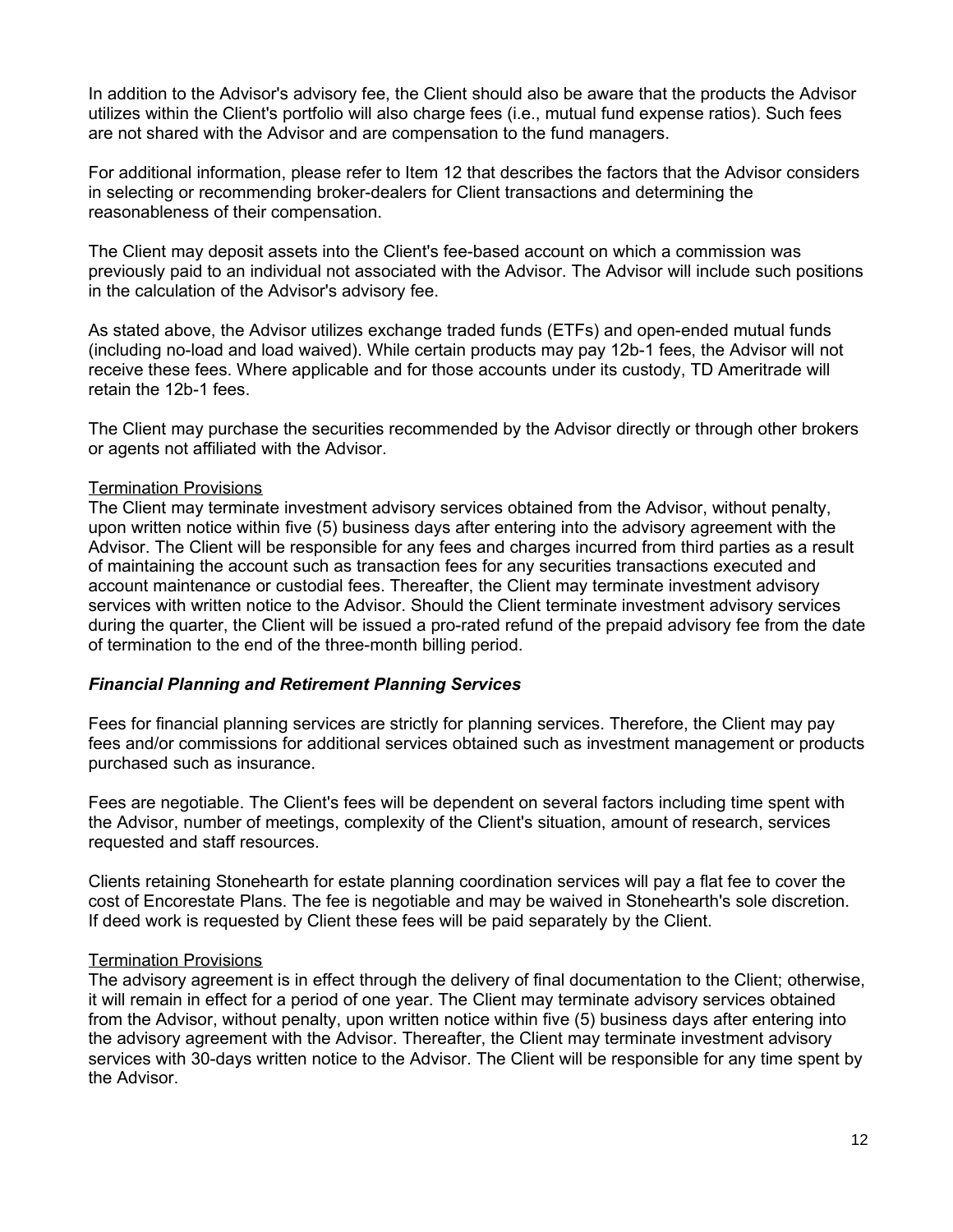### **Compensation for the Sale of Securities or Other Investment Products**

Persons providing investment advice on behalf of the Advisor's firm are licensed as independent insurance agents. These persons will earn commission-based compensation for selling insurance products, including insurance products they sell to the Client. Insurance commissions earned by these persons are separate and in addition to the Advisor's advisory fees. This practice presents a conflict of interest because persons providing investment advice on behalf of the Advisor's firm who are insurance agents, have an incentive to recommend insurance products to the Client for the purpose of generating commissions rather than solely based on the Client's needs. The Client is under no obligation, contractually or otherwise, to purchase insurance products through any person affiliated with the Advisor's firm.

## **Item 6 Performance-Based Fees and Side-By-Side Management**

The Advisor does not charge performance-based fees.

## **Item 7 Types of Clients**

The Advisor's services are geared toward individuals and their families including high net worth individuals, trusts, estates, as well as corporations and other business entities.

The Advisor generally requires a minimum amount of assets be deposited to an account for the purpose of obtaining investment management services. The Advisor will generally require the Client to deposit a minimum of \$500,000 (cash or securities). However, under certain circumstances, the Advisor may waive the minimum account size requirement and accept accounts less than \$500,000. Such circumstances may include but not be limited to additional assets will soon be deposited, family members of existing Clients, or the Client has other accounts under management with the Advisor. The Client is advised that performance may suffer due to difficulties with diversifying smaller accounts and due to risk controls potentially being compromised. Performance of smaller accounts may vary from the performance of accounts with more dollars invested since fluctuations in the market may have a greater effect on a less diversified portfolio.

## **Item 8 Methods of Analysis, Investment Strategies and Risk of Loss**

### **Method of Analysis and Investment Process**

After determining the Client's appropriate risk level, the Advisor will assign the Client to one of the Advisor's asset allocation model portfolios. The Advisor's lower risk level asset allocation models contain a larger percentage of assets that do not correlate with the stock market. The Advisor's higher risk level asset allocation models contain a larger percentage of assets that DO correlate with the stock market. In constructing the portfolios, the Advisor uses Morningstar & Rixtrema software to identify if the risk and growth factors are appropriate for each risk level.

In determining the composition of investments within each model portfolio, the Advisor uses a proprietary investment analysis strategy. The Advisor takes into account the following:

- Experience of the manager and management team
- Competitiveness of the expenses charged for managing the fund
- Performance of the fund during prior market selloffs and rallies
- Compensation for the risk taken within the fund (i.e., high risk, high reward)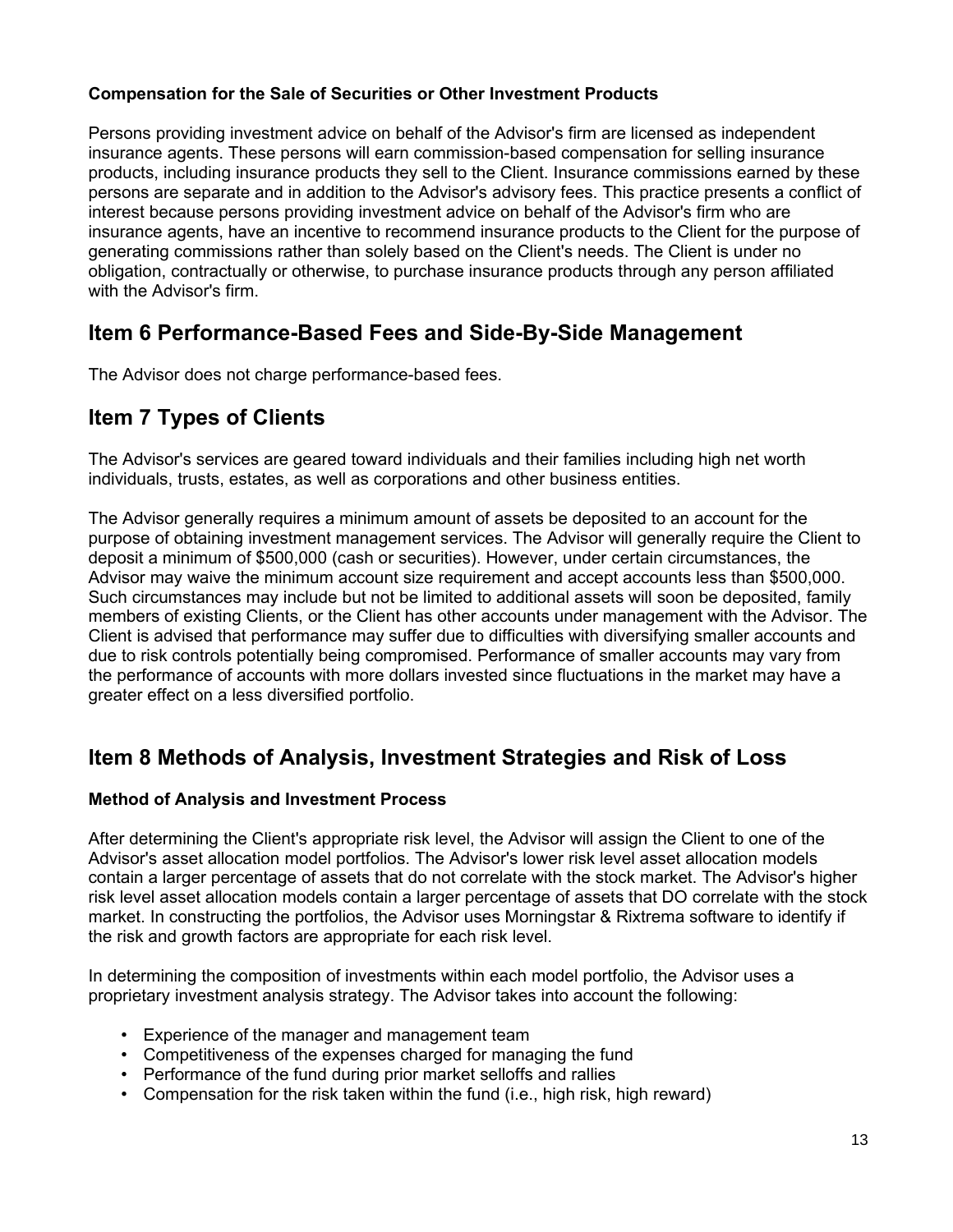- Volatility of the fund
- Consistency of returns by the fund
- Value added by manager vs. buying cheap index fund

The Advisor weighs each of the factors within the Morningstar software to identify products that the Advisor feels are appropriate to utilize within Client portfolios. The Advisor monitors these products to ensure they are still appropriate to utilize, or to identify if another product would be a better fit.

The Advisor adheres to the following monitoring process:

- At least quarterly the Advisor processes a global rebalancing trade. This global trade looks at each household to ensure their asset categories are within the desired drift range (25% of target exposure, for example 10% target, plus or minus 2.5% drift).
- Monthly cash management screening to ensure Clients who have periodic draws from their accounts to supplement income needs run smoothly
- Quarterly monitoring of fund performance to ensure fund managers are still competitive based on our proprietary screening process
- Annual analysis of tax management strategies to help limit tax liabilities for Clients (i.e. Tax Loss Harvesting).

The Advisor does not represent, warranty or imply that the services or methods of analysis used by the Advisor can or will predict future results, successfully identify market tops or bottoms, or insulate the Client from losses due to major market corrections or crashes. Past performance is no indication of future performance. No guarantees can be offered that the Client's goals or objectives will be achieved. Further, no promises or assumptions can be made that the advisory services offered by the Advisor will provide a better return than other investment strategies.

As stated above, the Advisor primarily uses ETFs and mutual funds. The risks with these products include the costs and expenses for the product that can impact performance, change of managers, and fund straying from its objective. Open ended mutual funds do not typically have a liquidity issue and the price does not fluctuate throughout the trading day. ETFs can also trade at a premium or discount to their net asset value which can detract from performance.

Investing in securities involves risk of loss, including the potential loss of principal. Therefore, the Client's participation in any of the management programs offered by the Advisor will require the Client to prepare to bear the risk of loss and fluctuating performance.

### **Investment Management Process**

The Advisor manages four strategies which include:

- Diversified Portfolio
- Diversified CarbonLITE Portfolio
- Diversified NTF ETF-Only Portfolio
- U.S. Stock Portfolio

#### **Diversified Portfolio:**

The Diversified Portfolio is constructed utilizing a variety of different asset categories including stock exposure, bond exposure and alternative (broadly defined as an asset category that does not fit within the definition of stock or bond exposure) exposure.

This Portfolio is available in three different risk profiles: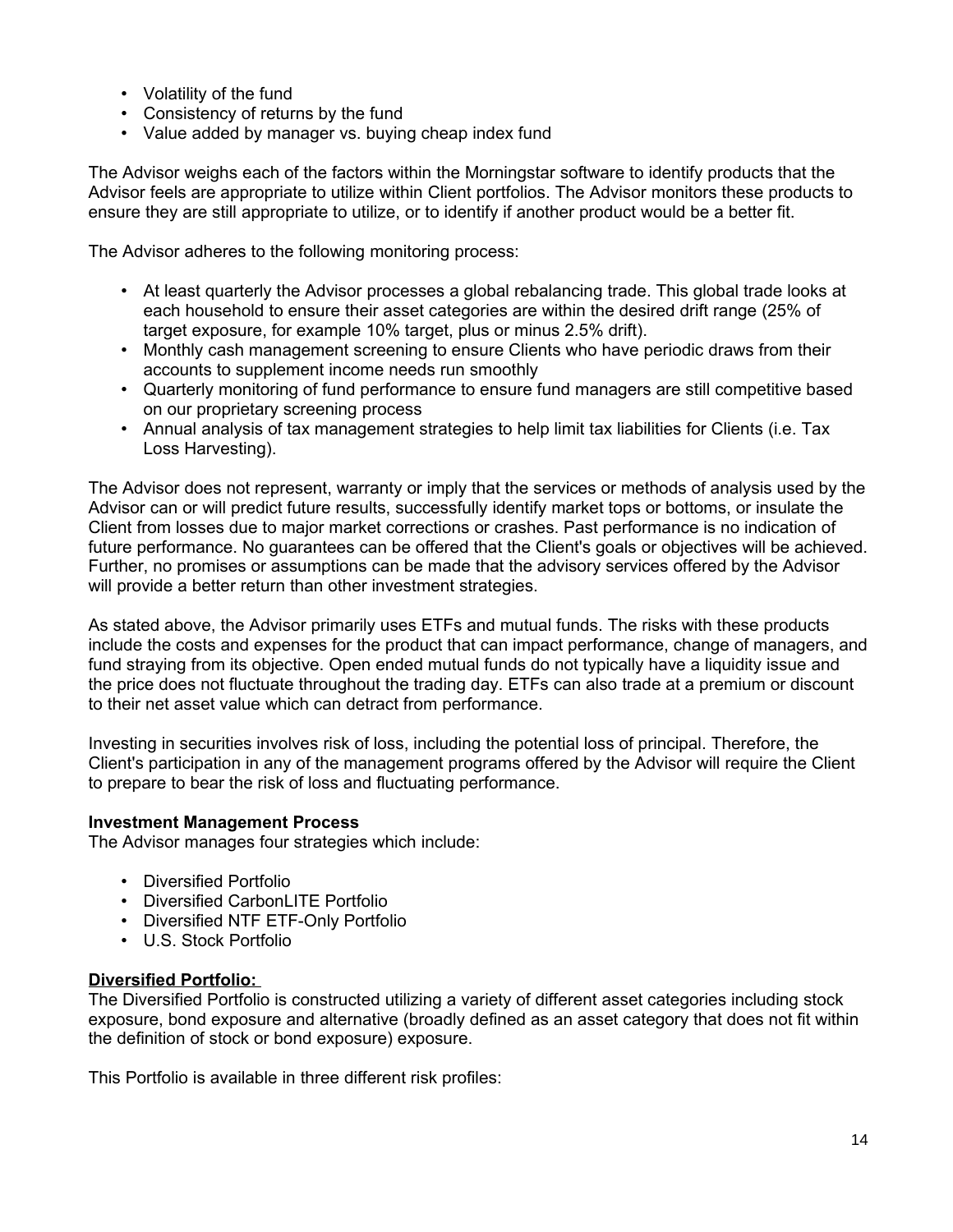- Conservative: The primary objective is to minimize losses and to keep volatility to a minimum. The secondary objective is growth of assets.
- Moderate: The primary objective is to equally balance minimizing losses and growing the assets.
- Aggressive: The primary objective is growth of assets. The secondary objective is to minimize losses and to keep volatility to a minimum.

There is no guarantee that the Advisor's expectations will be met within each of the three risk profiles.

### **Diversified CarbonLITE Portfolio:**

The Advisor offers Clients a CarbonLITE portfolio solution ("CarbonLITE"), which is designed to lower the carbon footprint of the equity exposure within the portfolio while maintaining similar asset allocation, risk and expense characteristics as compared to the Diversified Portfolio offering. CarbonLITE is not a traditional "green portfolio" or "socially responsible" portfolio which invests more heavily in certain sectors of the marker (i.e. solar power) or avoid other sectors of the market. CarbonLITE seeks to reduce the portfolio's carbon footprint (based on greenhouse gas emissions of underlying companies in the fund) but not at the expense of altering the portfolios characteristics (i.e. asset allocation, risk, expenses). CarbonLITE does maintain fossil fuel exposure but at lower levels than our Diversified Portfolio offerings. The Advisor expects that if/when the fossil fuel industry experiences strong price fluctuations, the CarbonLITE strategy will see a larger discrepancy in performance when compared to the Diversified Portfolio offering.

This Portfolio is available in three different risk profiles:

- Conservative: The primary objective is to minimize losses and to keep volatility to a minimum. The secondary objective is growth of assets.
- Moderate: The primary objective is to equally balance minimizing losses and growing the assets.
- Aggressive: The primary objective is growth of assets. The secondary objective is to minimize losses and to keep volatility to a minimum.

There is no guarantee that the Advisor's expectations will be met within each of the three risk profiles.

### **Diversified NTF ETF-Only Portfolio:**

The Advisor offers Clients a Diversified NTF ETF-Only Portfolio ("NTF ETF-Only"). NTF stands for No Transaction Fee. ETF stands for Exchange Traded Fund. The list of available NTF ETFs that the Advisor chooses from is maintained by TD Ameritrade. The list contains NTF ETFs available through TD Ameritrade. TD Ameritrade may make changes to this list overtime. The Advisor expects this portfolio offering to have similar asset allocation and risk characteristics when compared to the Diversified Portfolio offering. The Advisor expects this portfolio to have a lower internal expense ratio compared to the Diversified Portfolio offering. At times, the list may not have an available NTF ETF to fulfill a desired exposure. When this occurs, The Advisor will choose another asset category to invest in.

This Portfolio is available in three different risk profiles:

- Conservative: The primary objective is to minimize losses and to keep volatility to a minimum. The secondary objective is growth of assets.
- Moderate: The primary objective is to equally balance minimizing losses and growing the assets.
- Aggressive: The primary objective is growth of assets. The secondary objective is to minimize losses and to keep volatility to a minimum.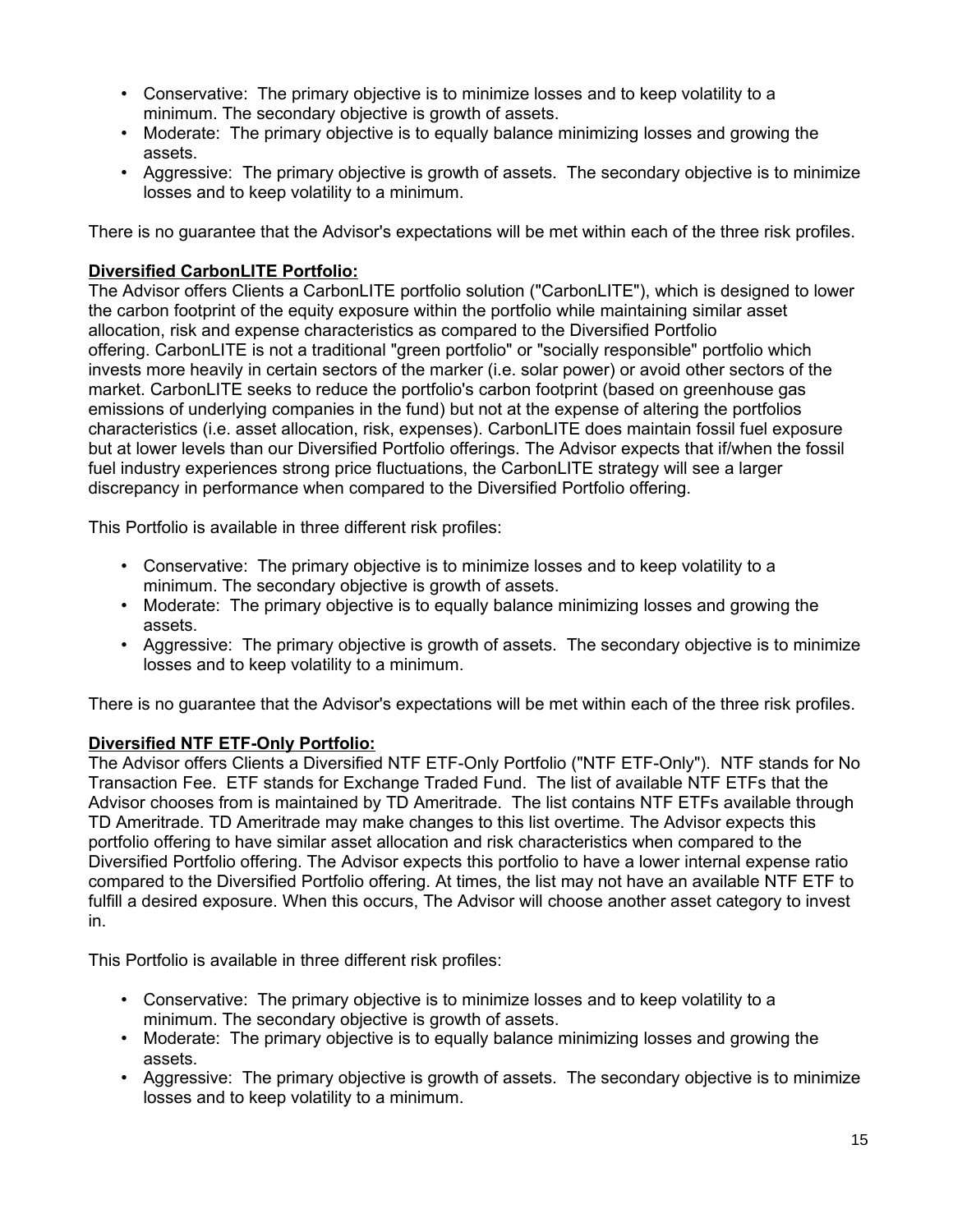There is no guarantee that the Advisor's expectations will be met within each of the three risk profiles.

### **U.S. Stock Portfolio:**

The Advisor ranks stocks on known quantitative factors that the Advisor believes help identify stocks that are good investments over a full market cycle. They are based on academic and real world research. The Advisor ranks stocks on quality, value, price momentum, & dividend yield. The Advisor then combines the four scores into one "alpha" score to screen the Advisor's universe for stocks to invest in. The Advisor then applies a qualitative analysis to further help the Advisor identify stocks that are an attractive investment. The Advisor's focus is on high quality companies that return cash to shareholders that are inexpensive, and are exhibiting positive price momentum based on quantitative factors. This strategy seeks to add value over the S&P 500, a broad market cap based index. There is no guarantee that this goal will be met.

## **Item 9 Disciplinary Information**

There is no reportable disciplinary information required for the Advisor or its Advisory Representatives.

## **Item 10 Other Financial Industry Activities and Affiliations**

Advisory Representatives are licensed with various insurance companies. The insurance business is not a significant business to the Advisory Representatives and the Advisor does not concentrate resources toward the insurance business. However, it is important to know that if Advisory Representatives recommend insurance products and if the Client purchases insurance products through them, they will earn commissions. This represents a conflict of interest in that the Advisory Representative recommends the insurance product and compensation is received by the Advisory Representative.

The Advisor attempts to mitigate the conflict of interest with the potential receipt of commission by disclosing this conflict to the Client and by informing the Client that the Client is under no obligation to purchase insurance products or services through the Advisor's Advisory Representatives. The Advisor may implement recommendations through other insurance agents.

## **Item 11 Code of Ethics, Participation or Interest in Client Transactions and Personal Trading**

The Advisor has a fiduciary duty to the Client to act in the Client's best interest and always place the Client's interests first and foremost. The Advisor takes seriously its compliance and regulatory obligations and requires all staff to comply with such rules and regulations as well as the Advisor's policies and procedures. Further, the Advisor strives to handle the Client's non-public information in such a way to protect information from falling into hands that have no business or reason to know such information and provides the Client with the Advisor's Privacy Policy. As such, the Advisor maintains a code of ethics for its Advisory Representatives, supervised persons and staff. The Code of Ethics contains provisions for standards of business conduct in order to comply with federal securities laws, personal securities reporting requirements, pre-approval procedures for certain transactions, code violations reporting requirements, and safeguarding of material non-public information about the Client's transactions. Further, the Advisor's Code of Ethics establishes the Advisor's expectation for business conduct. A copy of the Advisor's Code of Ethics will be provided to the Client upon request.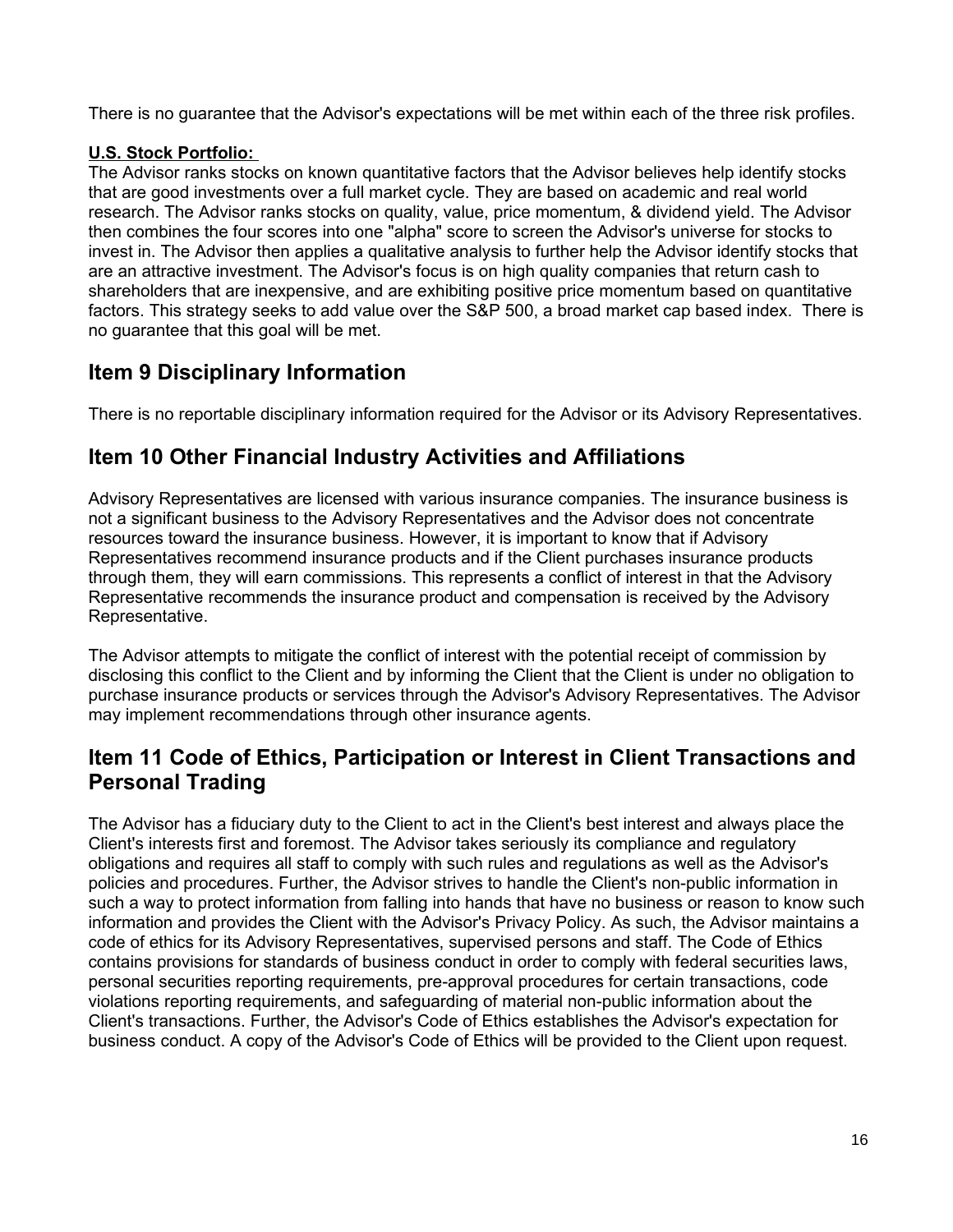The Advisor and its associated persons may buy or sell securities identical to those securities recommended to the Client. This includes private investment offerings. Therefore, the Advisor and/or its associated persons may have an interest or position in certain securities that are also recommended and bought or sold to Clients. The Advisor and its associated persons will not put their interests before the Clients' interest. The Advisor and its associated persons may not trade ahead of the Client or trade in such a way to obtain a better price for themselves than for the Client or other Clients.

The Advisor is required to maintain a list of all securities holdings for its associated persons and develop procedures to supervise the trading activities of associated persons who have knowledge of the Client's transactions and their related family accounts at least quarterly. Further, associated persons are prohibited from trading on non-public information or sharing such information.

The Client has the right to decline any investment recommendation. The Advisor and its associated persons are required to conduct their securities and investment advisory business in accordance with all applicable Federal and State securities regulations.

The wrap fee program may present conflicts of interest. Some products are offered on TD Ameritrade's platform with no or lower ticket charges, while others require higher ticket charges. Since the Advisor covers ticket charges for qualifying Clients, we may be influenced by this fee when selecting products.

## **Item 12 Brokerage Practices**

As previously stated, the Advisor has entered into a relationship to offer the Client brokerage and custodial services through TD Ameritrade Institutional, a division of TD Ameritrade, Inc. ("TD Ameritrade"). The Advisor is independently owned and operated and not affiliated with TD Ameritrade.

In order to obtain investment management services from the Advisor (wrap fee and non-wrap fee services), the Client will need to maintain an account with TD Ameritrade. If the Client selects another brokerage firm for custodial and/or brokerage services, the Client may not be able to receive investment management services from the Advisor. This practice may prevent the Advisor from achieving the most favorable execution of Client transactions, and may cost the Client more money.

Not all investment advisers require the Client to maintain accounts at a specific broker-dealer. Although the Client would not be eligible for the Advisor's wrap fee program, the Client may maintain accounts at another broker-dealer. The Advisor will provide investment management services on these accounts provided the Advisor is listed on the account with limited trading authorization to allow the Advisor to place trades on the Clients' behalf.

When first selecting TD Ameritrade, the Advisor conducted due diligence. The Advisor examined their ability to service the Client, staying power as a company, industry reputation, reporting ability, trading platform, products and services available, technology resources, and educational resources.

Periodically, the Advisor will review alternative broker-dealers and custodians in the marketplace to ensure TD Ameritrade and their custodians are meeting the Advisor's duty to provide best execution for the Client's accounts. Best execution does not simply mean the lowest transaction cost. When examining firms, the Advisor will compare overall expertise, cost competitiveness and financial condition. The quality of execution by TD Ameritrade will be reviewed through trade journal evaluations. No single criteria will validate nor invalidate a custodian, but rather, all criteria taken together will be used in evaluating the currently utilized custodian.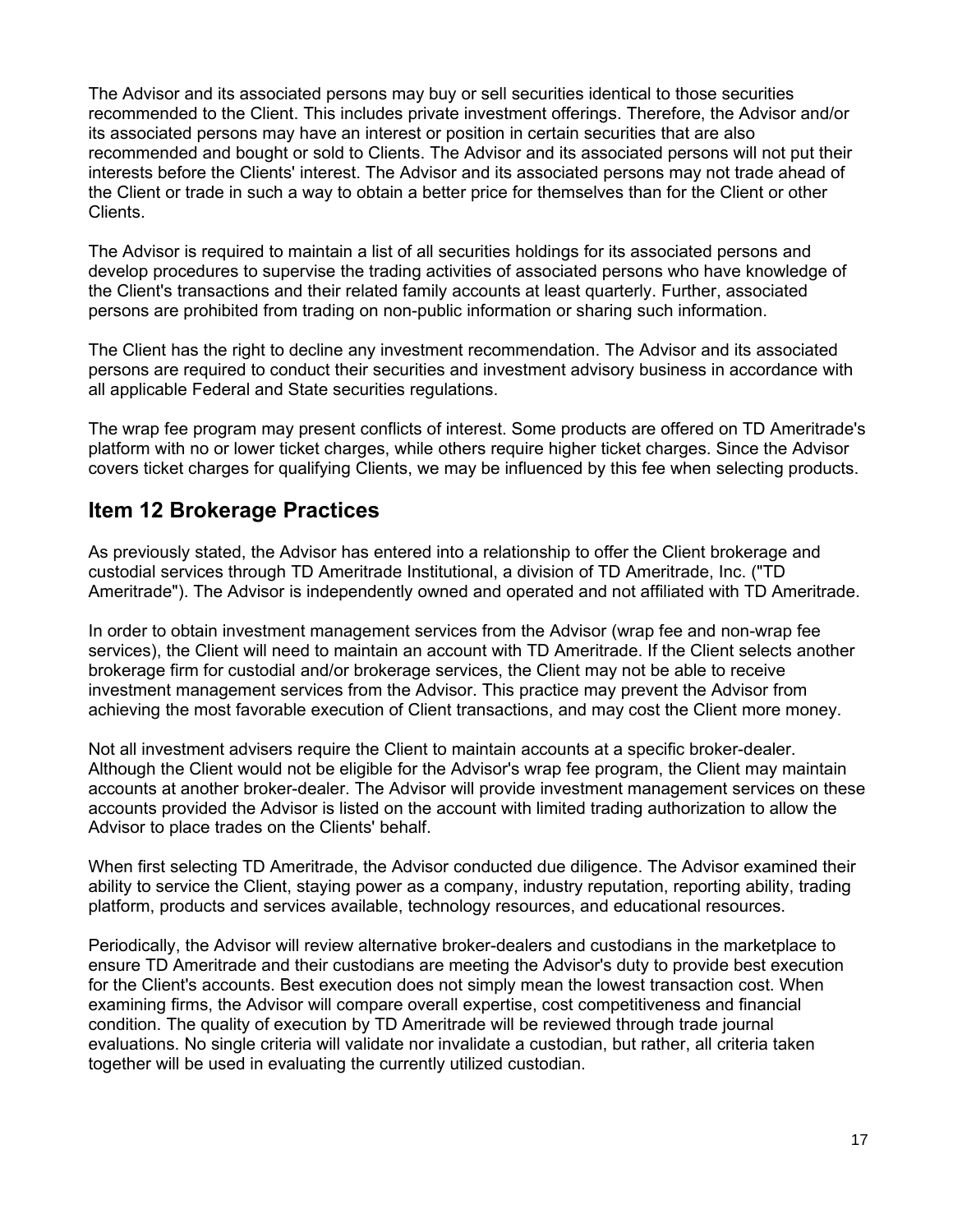Additionally, product sponsors such as variable and investment companies and limited partnerships which are recommended to the Client may provide support to the Advisor and the Advisor's Advisory Representatives. Such support includes research, educational information, and monetary support for due diligence trips and Client events.

There is an incentive for the Advisor and the Client's Advisory Representative to recommend one broker-dealer over another based on the products and services that the Advisor will receive rather than the Client's best interest.

### **The Custodian and Brokers We Use**

The Advisor does not maintain custody of the Client's assets that the Advisor manages, although the Advisor may be deemed to have custody of the Client's assets if the Client gives the Advisor authority to withdraw assets from the Client's account (see *Item 15 - Custody*, below). The Client's assets must be maintained in an account at a "qualified custodian," generally a broker dealer or bank. The Advisor recommends that their Clients use TD Ameritrade Institutional, a division of TD Ameritrade, Inc. ("TD Ameritrade") as the qualified custodian. The Advisor is an independently owned and operated and is not affiliated with TD Ameritrade. TD Ameritrade will hold the Client's assets in a brokerage account and buy and sell securities when the Advisor instructs them to. While the Advisor recommends that Clients use TD Ameritrade as custodian/broker, the Client will decide whether to do so and will open the Client's account with TD Ameritrade by entering into an account agreement directly with them. The Advisor does not open the account for the Client, although the Advisor may assist the Client in doing so. If the Client does not wish to place their assets with TD Ameritrade, then the Client will not be able to receive the wrap fee investment management services from the Advisor.

Not all advisers require their Client to use a particular broker-dealer or other custodian selected by the Advisor. Even though the Client's account is maintained at TD Ameritrade, the Advisor can still use other brokers to execute trades for the Client's account.

### **How We Select Brokers/Custodians**

The Advisor seeks to recommend a custodian/broker who will hold the Client's assets and execute transactions on terms that are, overall, most advantageous when compared to other available providers and their services. The Advisor considers a wide range of factors, including, among others:

- Combination of transaction execution services and asset custody services (generally without a separate fee for custody)
- Capability to execute, clear, and settle trades (buy and sell securities for the Client's account)
- Capability to facilitate transfers and payments to and from accounts (wire transfers, check requests, bill payment, etc.)
- Breadth of available investment products (stocks, bonds, mutual funds, exchange-traded funds [ETFs], etc.)
- Availability of investment research and tools that assist the Advisor in making investment decisions
- Quality of services
- Competitiveness of the price of those services (commission rates, margin interest rates, other fees, etc.) and willingness to negotiate the prices
- Reputation, financial strength, and stability
- Prior service to the Advisor and the Advisor's other Clients
- Availability of other products and services that benefit the Advisor, as discussed below.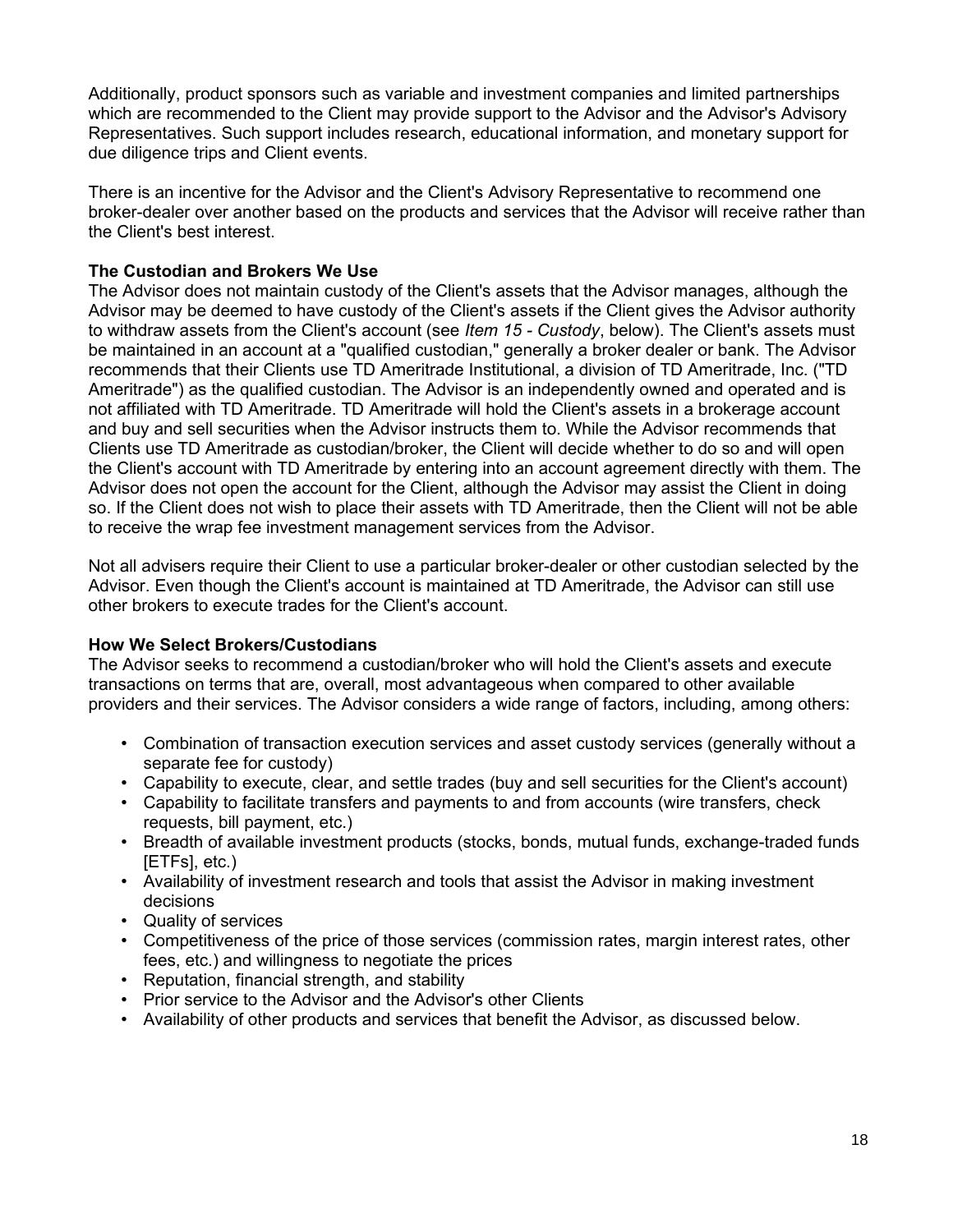### **TD Ameritrade**

The Advisor participates in the TD Ameritrade Institutional program. TD Ameritrade Institutional is a division of TD Ameritrade, Inc. ("TD Ameritrade") member FINRA/SIPC. TD Ameritrade is an independent [and unaffiliated] SEC-registered broker-dealer. TD Ameritrade offers to independent investment advisers, services which include custody of securities, trade execution, clearance and settlement of transactions. The Advisor receives some benefits from TD Ameritrade through its participation in the program.

As disclosed above, the Advisor participates in TD Ameritrade's Institutional customer program and may recommend TD Ameritrade to Clients for custody and brokerage services. There is no direct link between the Advisor's participation in the program and the investment advice the Advisor gives to its Clients, although the Advisor receives economic benefits through the Advisor's participation in the program that are typically not available to TD Ameritrade retail Clients. These benefits include the following products and services (provided without cost or at a discount): duplicate Client statements and confirmations; research related products and tools; consulting services; access to a trading desk serving advisor participants; access to block trading (which provides the ability to aggregate securities transactions for execution and then allocate the appropriate shares to Clients' accounts); the ability to have advisory fees deducted directly from Clients' accounts; access to an electronic communications network for Client order entry and account information; access to mutual funds with no transaction fees and to certain institutional money managers; and discounts on compliance, marketing, research, technology, and practice management products or services provided to us by third party vendors. TD Ameritrade may also have paid for business consulting and professional services received by the Advisor's related persons and may also pay or reimburse expenses (including travel, lodging, meals and entertainment expenses) for the Advisor's personnel to attend conferences or meetings relating to the program or to TD Ameritrade's advisor custody and brokerage services generally. Some of the products and services made available by TD Ameritrade through the program may benefit the Advisor but may not benefit the Advisor's Clients' accounts. These products or services may assist the Advisor in managing and administering Client accounts, including accounts not maintained at TD Ameritrade. Other services made available by TD Ameritrade are intended to help the Advisor manage and further develop our business enterprise. The benefits received by the Advisor or its personnel through participation in the program do not depend on the amount of brokerage transactions directed to TD Ameritrade. The Client should be aware, however, that the receipt of economic benefits by the Advisor or the Advisor's related persons in and of itself creates a potential conflict of interest and may indirectly influence the Advisor's recommendation of TD Ameritrade for custody and brokerage services.

As stated previously, certain products that the Advisor recommends may pay 12b-1 fees. Where applicable and for those accounts under its custody, TD Ameritrade will retain the 12b-1 fees. The Advisor will not receive these fees.

In an effort to strive for best execution and to possibly reduce the price per share and/or other costs to Clients, the Advisor may use block trades when placing trades for multiple Clients that involve the same security. The Advisor conducts aggregated transactions in a manner designed to ensure that no participating Client is favored over another Client. Participating Clients will obtain the average share price per share for the security executed that day. To the extent the aggregated order is not filled in its entirety and when possible, securities purchased or sold in an aggregated transaction will be allocated pro-rata to the participating Client accounts in proportion to the size of the orders placed for each account. Under certain circumstances, the amount of securities maybe increased or decreased to avoid holding odd-lot or a small number of shares for particular Clients.

When dealing with a thinly traded security for multiple Clients, the Advisor will allocate partially filled orders on a prorated basis among Client accounts.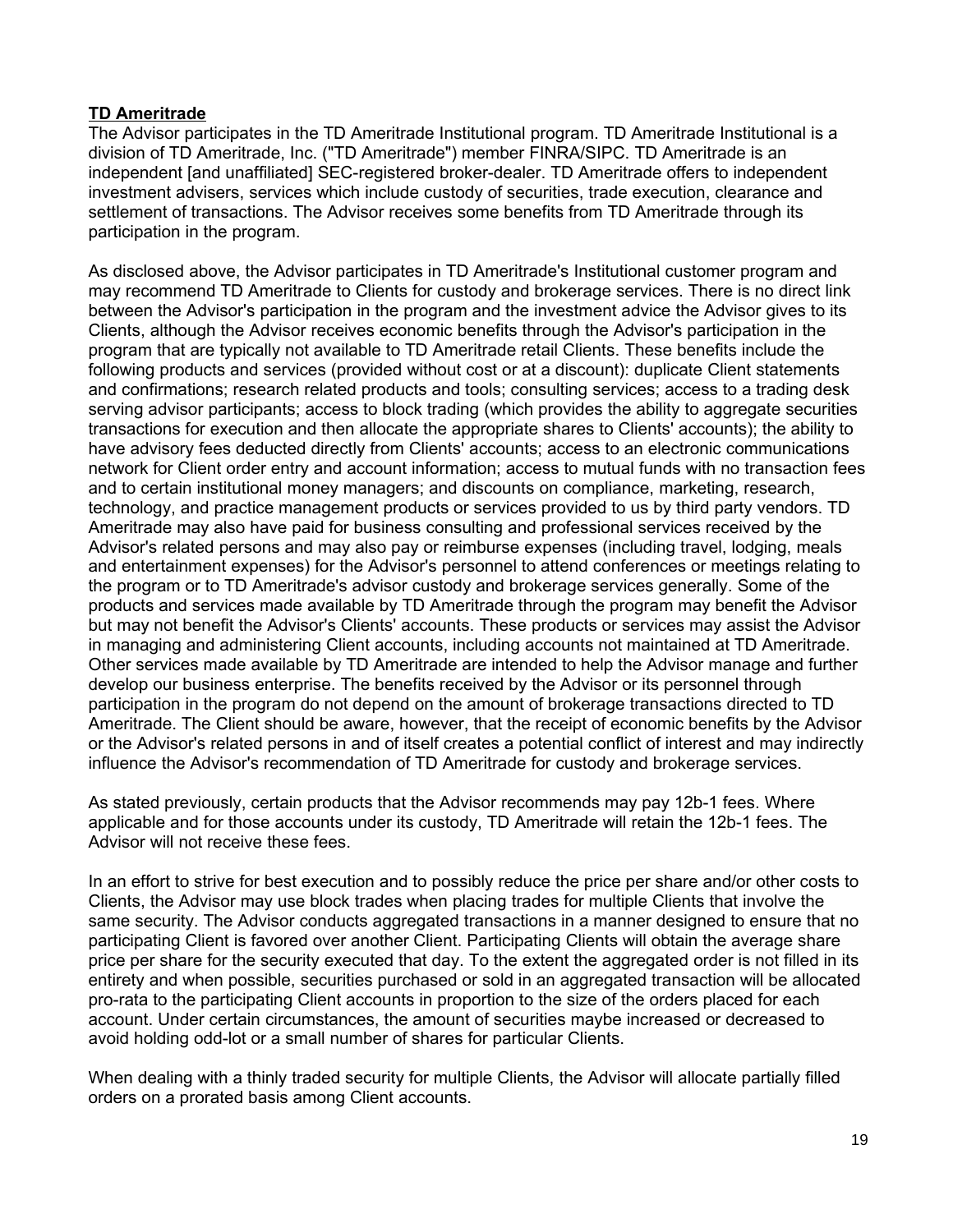## **Item 13 Review of Accounts**

#### **Investment Management Services**

The Client must notify the Advisor promptly of any changes to the Client's financial goals, objectives or financial situation. The Client's Advisory Representative will review the portfolio allocation and determine recommendations for changes.

The Advisor will meet with Clients at least annually to review and discuss their account(s). The Client may request more frequent meetings based on the Client's specific needs.

The Advisor will provide the Client with a written or electronic quarterly report which includes performance, current holdings, current asset allocation and an invoice for the Advisor's management fee. The invoice will specify the advisory fee, the value of the account and the period rate upon which the fee was calculated.

The Client will also receive monthly or quarterly statements directly from the account custodian. Additionally, the custodian will provide the Client with trade confirmations of all transactions occurring in the Client's account.

### **Financial Planning and Retirement Planning Services**

Clients participating in Financial and Retirement Planning Services will not receive regular reviews or reports other than the initial plan or analysis. The Advisor recommends that the Client has their plan reviewed and updated at least annually, or sooner if changes dictate. However, the Client will decide on the time and frequency of any further review. To obtain additional services, the Client will be required to re-contract with us based on the fee schedule disclosed under the program.

### **Item 14 Client Referrals and Other Compensation**

Product vendors recommended by the Advisor may provide monetary and non-monetary assistance with Client events and provide educational tools and resources. The Advisor does not select products as a result of any monetary or non-monetary assistance. The selection of product is first and foremost. The Advisor's due diligence of a product does not take into consideration any assistance it may receive. Therefore, this is not considered a conflict of interest but a benefit for the Client and the Advisor.

The Advisor has entered into solicitation arrangements with certain individual(s). The solicitor will refer Clients who may be a candidate for the Advisor's investment advisory services. In return, the Advisor will agree to compensate the solicitor for the referral. Compensation to the solicitor is dependent upon the Client entering into an advisory agreement with the Advisor for advisory services. The solicitor will be compensated by a percentage of the Advisor's advisory fee or a flat fee as agreed upon between the Advisor and the solicitor.

Additionally, the Advisor has entered into agreements with certain referral networks to receive client referrals. These referral networks are independent of and unaffiliated with the Advisor and there is no employee relationship between them. The referral networks provide a means for referring individuals and other investors seeking fiduciary personal investment management services or financial planning services to independent investment advisors. The compensation arrangements between the Advisor and the referral network vary depending on the network. Under the compensation arrangement with one referral network, the Advisor pays the network an on-going fee for each successful client referral based on a percentage of the advisory fees earned for managing the capital of the client or investor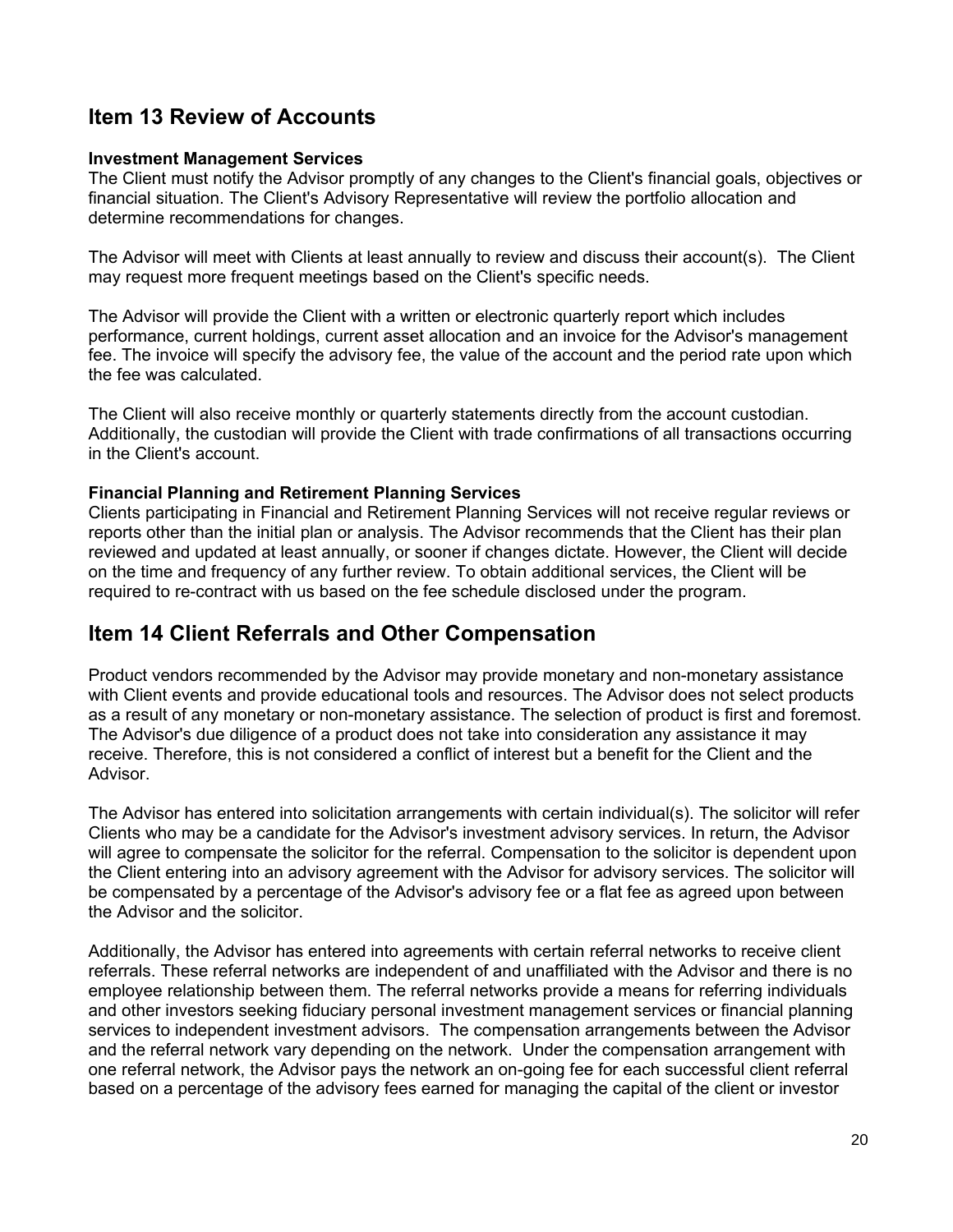that was referred. Under the compensation arrangement with another referral network, the Advisor pays the network a fixed fee for each referral. The Advisor will not charge clients referred through a referral network any fees or costs higher than its standard fee schedule offered to its clients.

The solicitation and referral arrangements described above are established in compliance with SEC Rule 206(4)-3. The solicitor will be required to provide the Client with a copy of the Advisor's disclosure brochure (Form ADV Part 2), and a Solicitor Disclosure Document at the time of referring a Client to the Advisor. The solicitor is not permitted to offer the Client any investment advice on the Advisor's behalf. Clients' advisory fees will not be increased as a result of compensation being paid by the Advisor to any Solicitor.

## **Item 15 Custody**

With the exception of deduction of the Advisor's advisory fees from the Client's account(s), the Advisor does not have custody of the Client's funds or securities.

Under government regulations, the Advisor is deemed to have custody of the Client's assets if the Client authorizes the Advisor to instruct TD Ameritrade to deduct the Advisor's advisory fees directly from the Client's account. However, the Client's custodian, TD Ameritrade, maintains the actual custody of the Client's assets. The Client will receive account statements directly from TD Ameritrade at least quarterly. They will be sent to the email or postal mailing address the Client provided to them. The Client should carefully review those statements promptly when the Client receives them. The Advisor also urges the Client to compare the account statements from TD Ameritrade with the quarterly portfolio reports the Client will receive from the Advisor.

## **Item 16 Investment Discretion**

By execution of the Advisor's advisory agreement, the Client will grant the Advisor authorization to manage the Client's account on a discretionary basis. The Advisor will have the authority to determine, without obtaining specific Client consent, the securities to be bought or sold and the amount of the securities to be bought or sold. The Client may terminate discretionary authorization at any time upon receipt of written notice by the Advisor.

Discretionary trading authority facilitates placing trades in Client accounts so that the Advisor may promptly implement the investment policy that Clients have approved in writing. A limited power of attorney is a trading authorization for this purpose. Clients sign a limited power of attorney so that the Advisor may execute trades, subject to the limitations of the agreement.

In all cases, such discretion is exercised in a manner consistent with the Client's Investment Policy Statement which specifies the Client's investment objectives, goals, and asset allocation for the account. Investment guidelines and restrictions must be provided to the Advisor in writing.

## **Item 17 Voting Client Securities**

The Advisor does not vote on the Client's securities. Unless the Client suppresses proxies, securities proxies will be sent directly to the Client by the account custodian or transfer agent. The Client may contact their Advisory Representative about questions they may have and opinions on how to vote the proxies. However, the voting and how the Client votes on the proxies is solely the Client's decision.